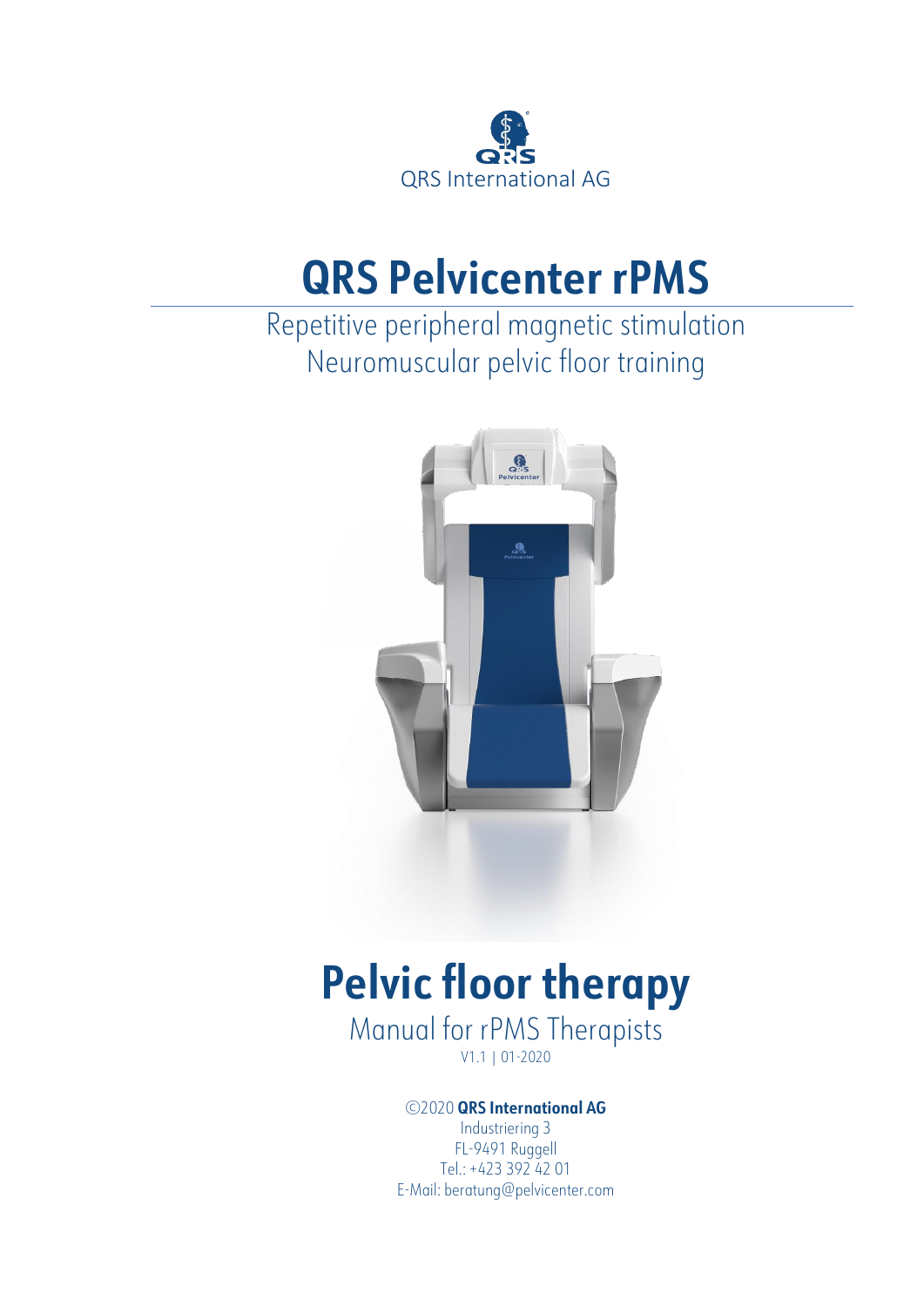

### Welcome to the QRS Pelvicenter rPMS

The QRS Pelvicenter rPMS is an effective treatment alternative for all symptoms related to pelvic floor muscle weakness.

rPMS offers either good or very good prospects of success without the need for any stressful invasive intervention or any adverse side-effects of medicinal treatment.

If urinary incontinence is caused by weak pelvic floor musculature or irritable conditions of the bladder, or is accompanied of muscular pain symptoms affecting the pelvic or trunk region, a significant improvement or a complete remission of symptoms can be achieved in the majority of cases.

rPMS treatment is very well received by most patients, i.e. there is very good compliance. There is no need to undress and no need to insert a vaginal or rectal probe. Treatment is administered with the patient seated in a passive position.

A wealth of scientific studies, in many cases carried out to the most stringent standards, but also extensive practical experience, demonstrate that there is no single more effective alternative to the conservative treatment of stress incontinence than rPMS. Treatment results are also unequivocal for OAB syndrome and urge incontinence.

Several other rPMS indications that are still classified as "experimental" are currently being tested. The evidence gathered so far is very promising. If you are interested in updates on products or know-how, please send an informal e-mail to beratung@pelvicenter.com.

We have endeavoured to provide you with an informative manual on QRS Pelvicenter rPMS. We understand that you may require additional information.

Please do not hesitate to contact us if you have any questions.

*Your QRS Team*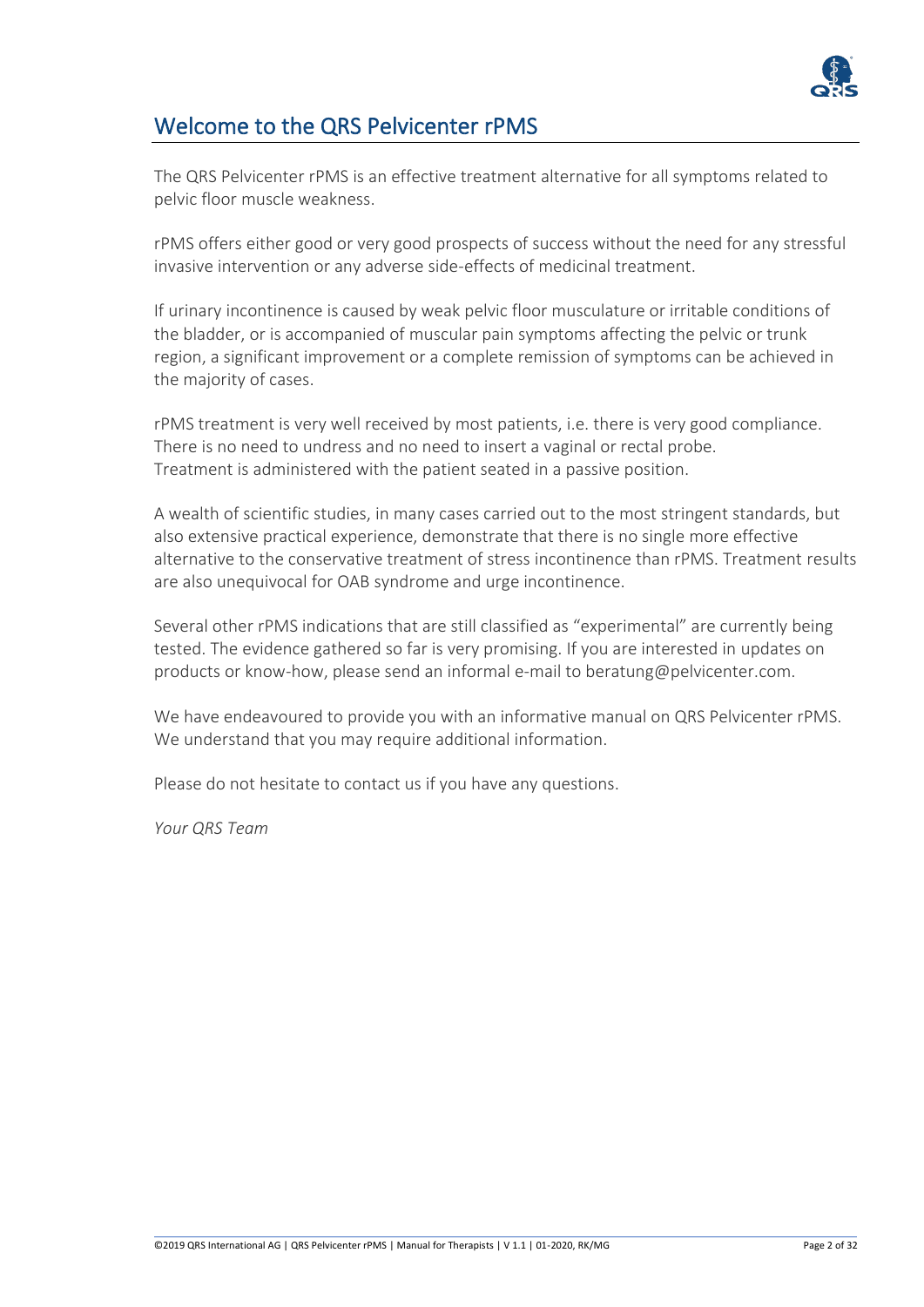

### Table of contents

|    | 1. QRS Pelvicenter quick start guide and features          | 5  |
|----|------------------------------------------------------------|----|
|    | 1.1. Adjustable elements                                   | 6  |
| 2. | Introduction to the QRS Pelvicenter rPMS                   | 7  |
|    | 2.1. Length of an rPMS therapy session                     | 8  |
|    | 2.2. rPMS effective field penetration depth and width      | 8  |
| 3. | rPMS operating principles                                  | 9  |
|    | 3.1. Transmission of stimulation to muscle cells           | 9  |
|    | 3.2. Effect on motor nerves                                | 10 |
|    | 3.3. Effect on proprioception                              | 10 |
|    | 3.4. Stimulation of proprioceptive sensory neural pathways | 11 |
|    | 3.5. Circuitry of the motor cortex                         | 12 |
|    | 3.6. rPMS-induced muscle growth                            | 12 |
|    | 3.7. rPMS and faulty feedback                              | 12 |
|    | 3.8. Decreased effectiveness of rPMS                       | 13 |
|    | 4. rPMS indications                                        | 13 |
|    | 4.1. Absolute contraindications                            | 13 |
|    | 4.2. Relative contraindications                            | 14 |
|    | 4.3. Undesirable side-effects                              | 14 |
|    | 5. Treatment of an rPMS patient                            | 15 |
|    | 5.1. Therapy schedule                                      | 15 |
|    | 5.2. Before treatment                                      | 16 |
|    | 5.3. Sitting on the QRS Pelvicenter                        | 16 |
|    | 5.4. First Pelvicenter session                             | 17 |
|    | 5.5. Maximum and minimum rPMS intensity                    | 18 |
|    | 5.6. After treatment                                       | 19 |
|    | 5.7. Follow-up sessions                                    | 19 |
|    | 5.8. Optimising contraction effects                        | 19 |
|    | 5.9. Example therapy plans                                 | 20 |
|    | Optional oxygen therapy<br>5.10.                           | 21 |
|    | Optional light therapy<br>5.11.                            | 21 |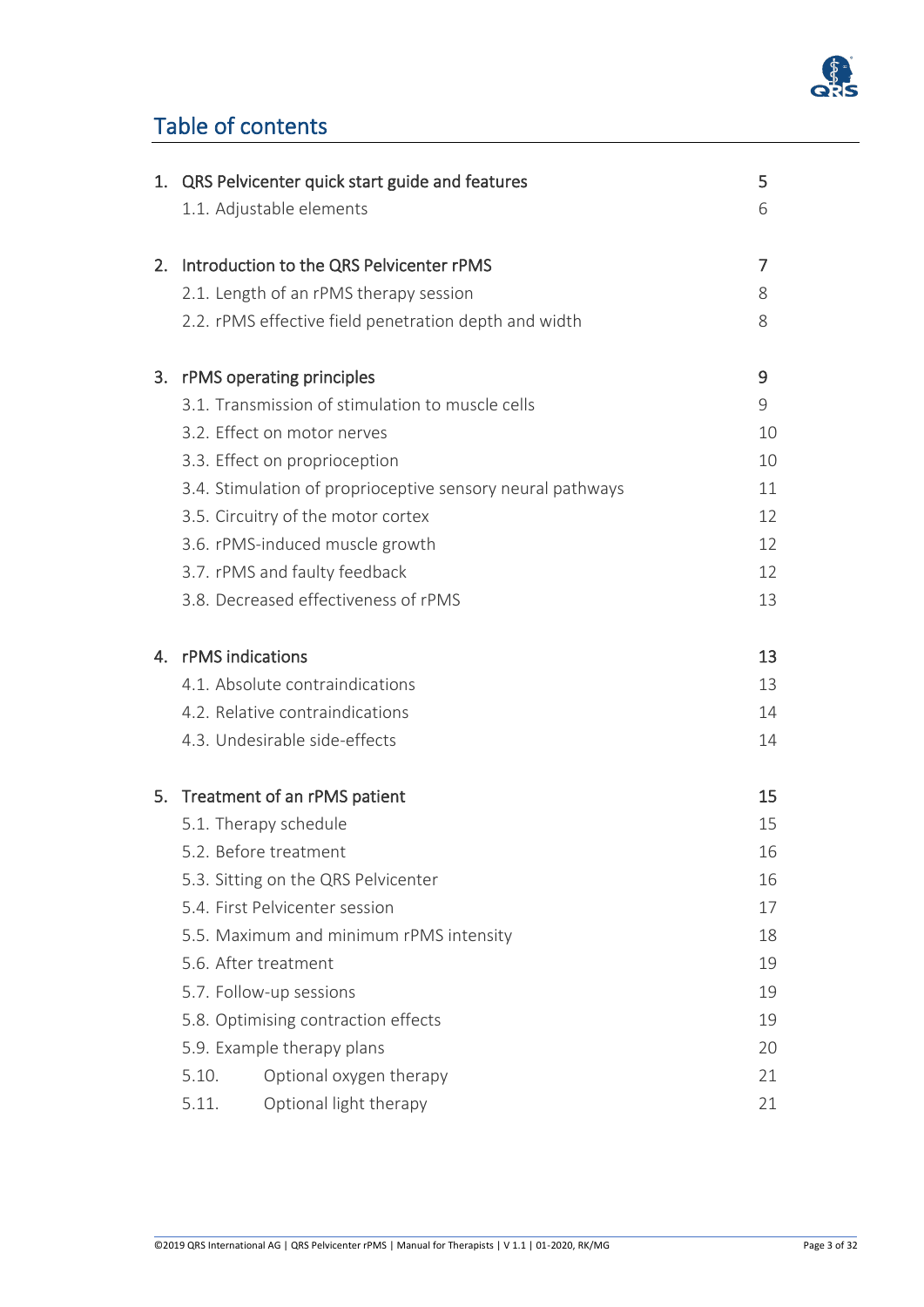

|    | 6. Use of rPMS frequencies and regions                                        | 22 |
|----|-------------------------------------------------------------------------------|----|
| 7. | QRS rPMS stimulation configurations                                           | 23 |
| 8. | Stimulation configurations for various rPMS indications                       | 24 |
|    | 8.1. Stress urinary incontinence (SUI) in women and men                       | 24 |
|    | 8.2. Overactive bladder/urge urinary incontinence (OAB / UUI) in women        | 24 |
|    | 8.3. Overactive bladder/urge urinary incontinence (OAB / UUI) in men          |    |
|    |                                                                               | 25 |
|    | 8.4. Mixed urinary incontinence (MUI)                                         | 25 |
|    | A) Mixed urinary incontinence in women                                        | 25 |
|    | B) Mixed urinary incontinence in men                                          | 25 |
|    | Treatment day 1                                                               | 26 |
|    | Treatment day 2                                                               | 26 |
|    | 8.5. Stress incontinence following a prostatectomy                            | 26 |
|    | 8.6. Postpartum training                                                      | 26 |
|    | A) Postpartum - nervus pudendus rehabilitation/BDNF stimulation               | 27 |
|    | B) Postpartum – urinary and faecal incontinence, anal flatus symptoms,        |    |
|    | organ prolapse                                                                | 27 |
|    | 8.7. Erectile dysfunction/potency problems/impotence                          | 27 |
|    | A) Erectile dysfunction - venous leak/musculus ischiocavernosus/              |    |
|    | musculus bulbospongiosus                                                      | 28 |
|    | B) Erectile dysfunction - cavernosal fibrosis                                 | 28 |
|    | 8.8. Sexual dysfunction/anorgasmia in women                                   | 28 |
|    | 8.9. Pelvic pain syndrome (PPS)/peritrochanteric pain syndrome (coxarthrosis) | 28 |
|    | 9. Pelvic floor exercises to support therapy                                  | 29 |
|    | 10. Therapy planning and managing of expectations                             | 29 |
|    | 11. Further information (current state of research etc.)                      | 29 |
|    | 12. Maintenance and long term success                                         | 31 |
|    | 13. Contact and support                                                       | 31 |
|    | 14. Safety notice                                                             | 32 |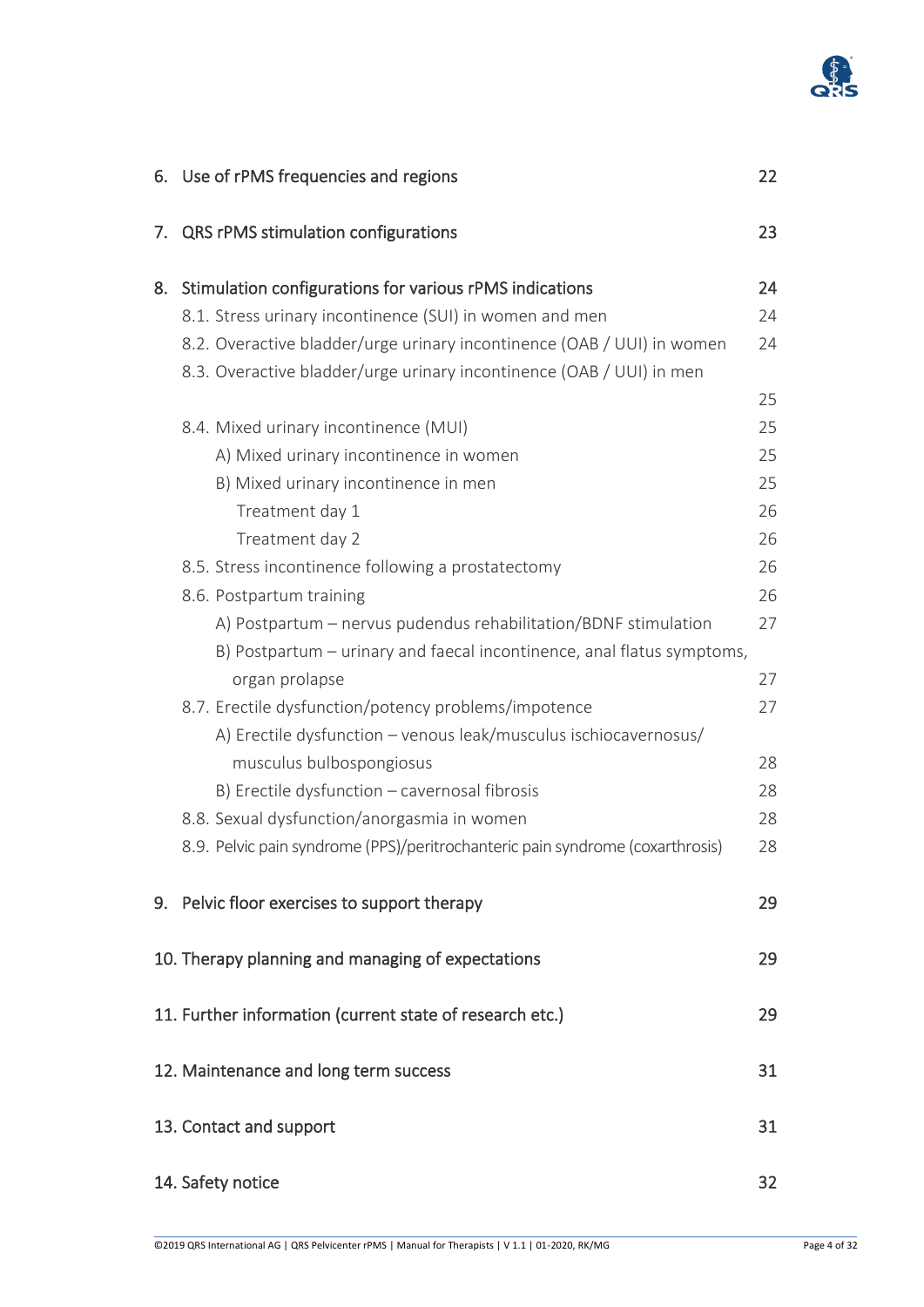

### 1. QRS Pelvicenter quick start guide and features



| A | Light dome, light therapy 10,000 lux, can<br>be lowered until it is in front of the face,      | for use in parallel with treatment for any existing<br>depression                                     |
|---|------------------------------------------------------------------------------------------------|-------------------------------------------------------------------------------------------------------|
| B | <b>Backrest</b> , can be moved back                                                            | to provide a comfortable sitting position for obese<br>patients                                       |
| C | Oxygen generator, oxygen therapy 5<br>I/min, 40%, adaptor for inhalation<br>mask/nasal cannula | Improvement of oxygen partial pressure whilst<br>exercising and of capillary flow rate after training |
| D | Control console for all settings                                                               | incl. pause/restart button for therapy                                                                |
| E | Footrest, can be moved upwards                                                                 | to relax the thigh muscles                                                                            |
| F | QRS Pelvicenter rPMS effective field, 18<br>cm range in front and behind                       | to allow precise positioning of the treatment field<br>beneath the patient's pelvic floor             |
| G | XXL seat with a width of 65 cm                                                                 | also suitable for obese patients                                                                      |
| H | Chip card unit                                                                                 | for importing the key chip card or a programme<br>chip card                                           |
|   | Water-resistant                                                                                | synthetic leather, wipe-clean upholstery                                                              |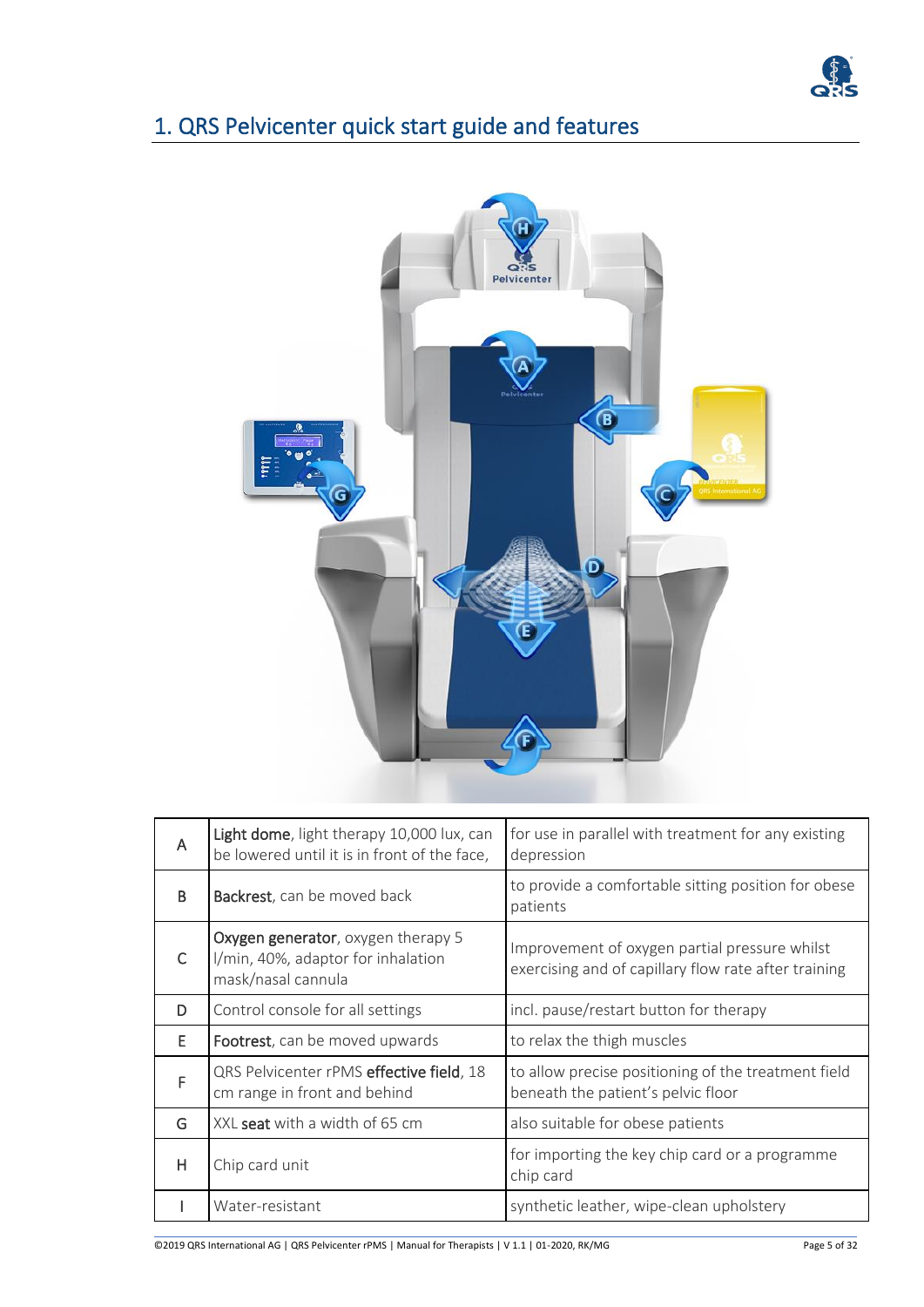

### 1.1. Adjustable elements

The magnetic field core (1) can be moved forwards and backwards electronically for precise positioning of the effective field underneath the relevant pelvic floor areas.

*NOTE:* The zero position of the magnetic field core's motor carriage is located on the backrest (see following diagram, green dot). Gluteal muscles are stimulated in the zero position. If the magnetic field core is moved forwards, the range is shown on the control panel display in centimetres.

The backrest (2) and footrest (3) can be adjusted electronically to ensure a comfortable sitting position for the patient.



Graphics: (1) Magnetic field core with motorised carriage for electronic positioning, (2) adjustable backrest, (3) adjustable footrest.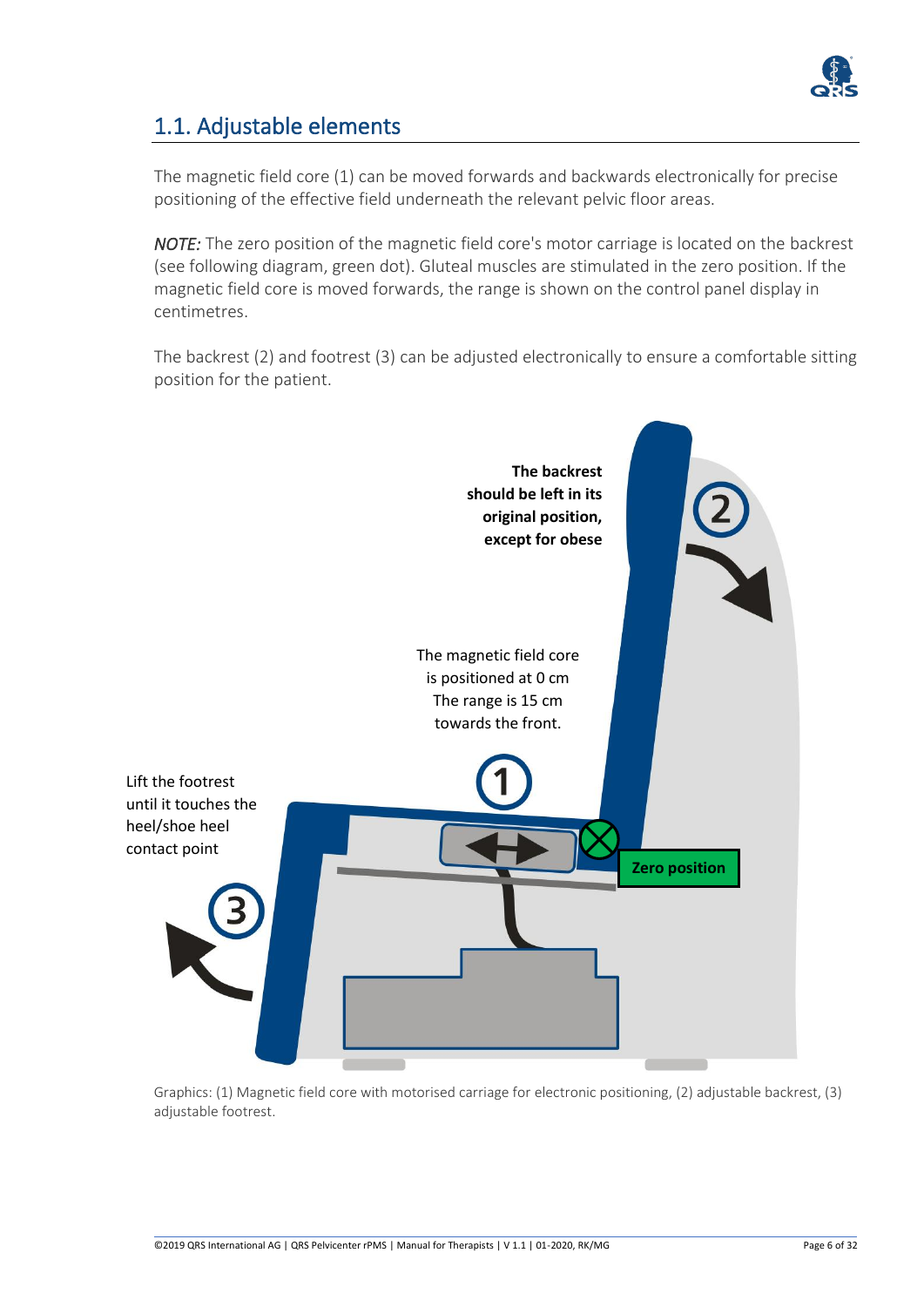

### 2. Introduction to the QRS Pelvicenter rPMS

The QRS 1010 Pelvicenter is a very efficient muscle stimulator which delivers neuromuscular therapy to a weak pelvic floor or a degenerated pelvic musculature and all its associated adverse consequences.

The overarching procedural concept is called PMS (pulsed magnetic stimulation). This therapeutic method is NOT comparable to conventional pulsed electromagnetic field therapy (PEMFT). The procedure itself is described by the technical term "rPMS" (repetitive peripheral magnetic stimulation).

Based on the physiological characteristics of conventional pelvic floor exercises as well as vaginal and rectal electrostimulation, a neuromuscular strengthening effect is produced by an electromagnetic field in the high Tesla range (3.3 Tesla output power).

rPMS is similar to electrostimulation. The Pelvicenter rPMS triggers the same effect at the target site as electrostimulation, i.e. it induces muscle fibres to contract in response to nerve impulses. The effect is produced by a magnetic field and does not require any physical contact, which allows a much deeper and wider target area to be exercised.



Graphics: Illustration of the "stimulating effect" of the QRS Pelvicenter's rPMS signal on multiple layers of the pelvic floor muscles, based on actual Pelvicenter laboratory magnetic field measurements.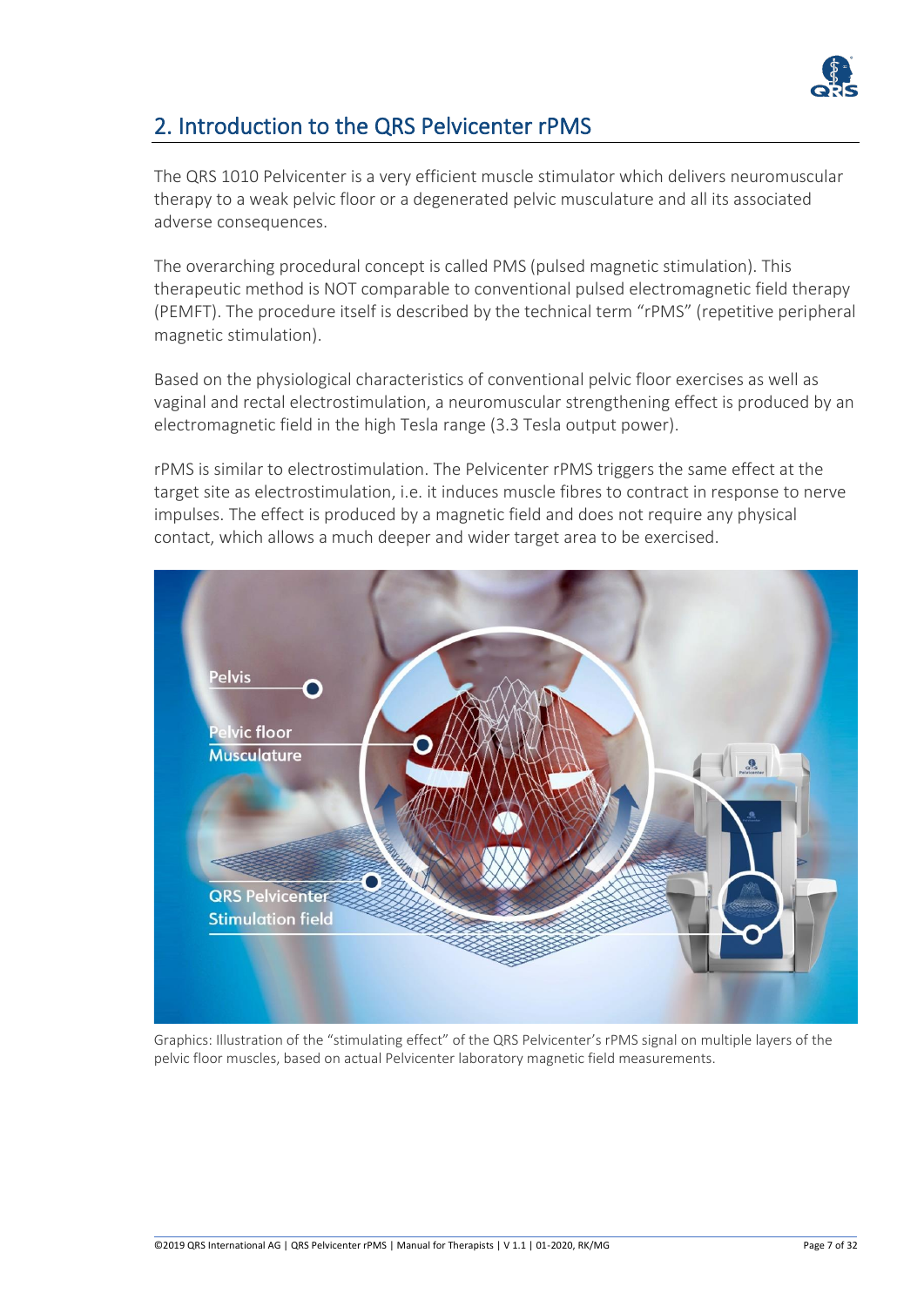

### 2.1. Length of a single rPMS therapy session

The typical QRS Pelvicenter rPMS therapy session lasts between 15 and 20 minutes. Longer, higher-intensity stimulation times lead to excessive muscle fatigue. Longer treatment times do not, therefore, increase muscle strength; rather, they have a counterproductive effect.

*NOTE:* We recommend that each therapy session should last 15 minutes. Ideally, a "warmup" with low and increasing intensities should be carried out for the first 1–2 minutes at the start of each session.

The rPMS is not continuous, but consists of repeated stimulation phases interspersed with short pauses. The Pelvicenter has a pre-set stimulation time of 8 seconds and a pause time of 4 seconds. Some indications require different settings.



### 2.2 rPMS effective field penetration depth and width

Graphics: At maximum intensity, the effective field's maximum range extends to a width of up to 30 cm and a depth of up to 15 cm.

The effective field, which can be regulated up to a maximum intensity, stimulates the motor nerves, producing a large number of contractions.

*NOTE:* In contrast to conventional pelvic floor exercises, these muscle contractions are not produced voluntarily by the patient and moreover cannot be controlled by the patient.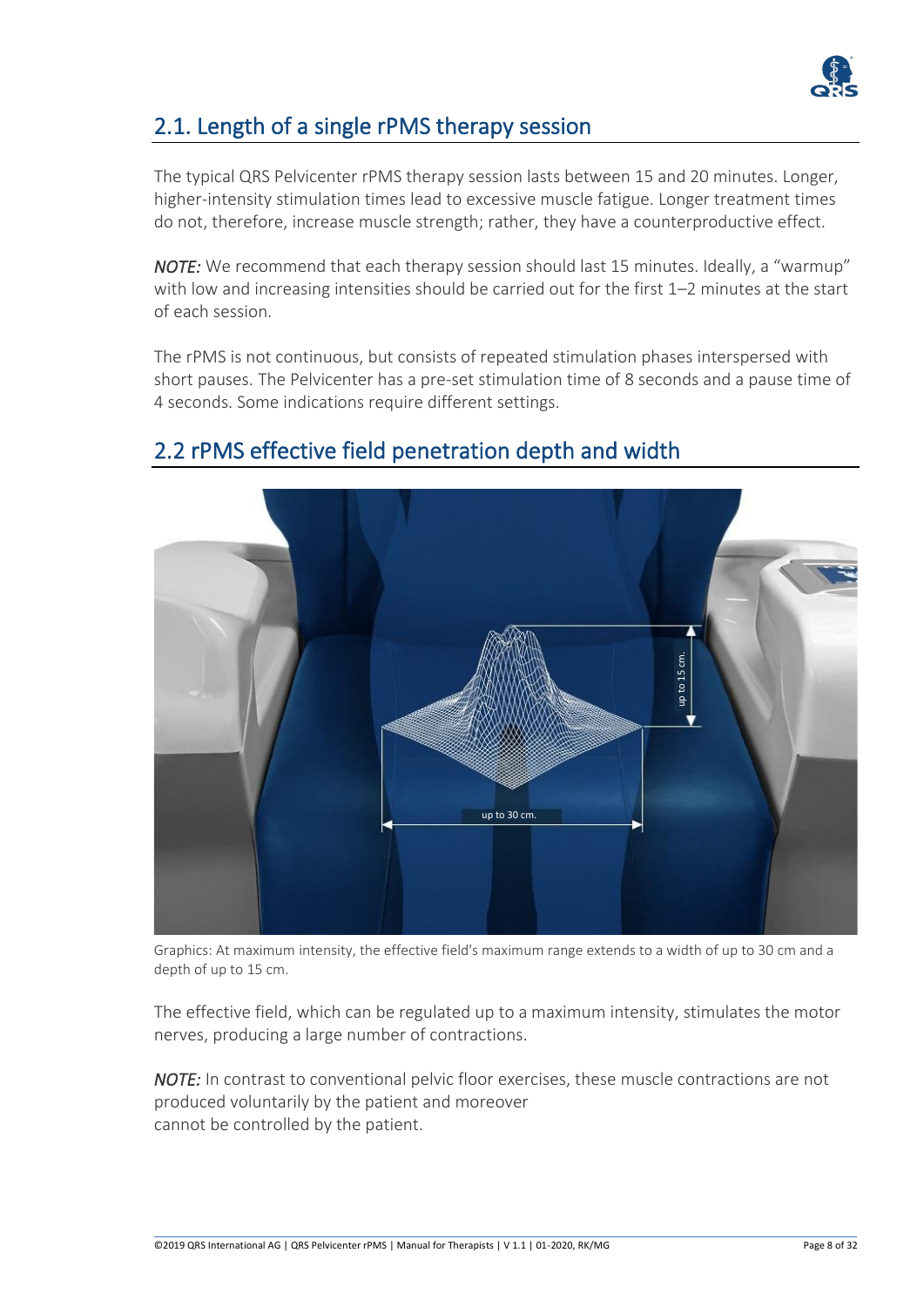

### 3. QRS rPMS operating principles

The rPMS functions as a "transmitter" of a high-performance magnetic field with an output of 3.3 Tesla. This is a magnetic field that can penetrate cellular tissue without resistance. The repetitive signal generated by the Pelvicenter electronics targets motor nerves, and induces them to transmit this electrical stimulus to the muscle fibres via the neuromuscular junction.

Once a specific threshold value is reached, a potential difference occurs within the motor nerves, producing an action potential and thus triggering a completely natural transmission of the stimulus. The stimulus is then transmitted to the muscle fibres through the neuromuscular junction by a neurotransmitter messenger. This means that an rPMS does not act on muscles directly, but instead creates neural "signals" which induce the muscles to contract. During rPMS-induced muscle contraction, the muscle cannot be voluntarily controlled by the patient.

*NOTE:* A muscle always reacts on the "all-or-nothing principle", i.e. an above-threshold rPMS stimulus is invariably a maximum stimulus. The selected frequency can however determine whether a muscle contracts only once or whether the contraction is sustained (physiologic tetanus).

Mechanoreceptors in the musculature detect the neuromuscular rPMS stimulus and transmit it to the central nervous system (CNS). This triggers a learning process and new neural connections are created (cortical expression in the somatosensory cortex), which enable improved muscle control of the pelvic floor muscles. This means that during a series of rPMS therapies, the CNS learns to control the treated muscle area in a powerful, focussed manner.

*NOTE:* The intensity of the muscle contraction achieved can be controlled by the intensity settings, which can be adjusted on the QRS Pelvicenter in 5 steps (ranging from 20 to 100%). The rPMS signal can be adjusted to create everything from a mild tingling sensation all the up to a pelvic floor contraction of the maximum (required) strength.

### 3.1. Transmission of stimulation to muscle cells

The electrical stimulus is transmitted to the muscle cell by means of a magnetic field through what is known as the neuromuscular junction.

#### Description of the neuromuscular junction

The neuromuscular junction is a chemical synapse which is a 20 to 50 nm gap, consisting of a motor neuron axon terminal on one side and a portion of muscle cell membrane on the other. To transmit a neural stimulus, the neurotransmitter acetylcholine is released into the synaptic cleft and subsequently bound by nicotinic receptors. Both the axon terminals and the membranes are entirely unfolded, allowing the increase in surface area to potentiate transmission of the signal.

The axon of the nerve cell branches out into the perimysium (a sheath of connective tissue that groups muscle fibres into bundles). The longer the branches, the greater the number of muscle fibres that are amenable to treatment. A motor nerve fibre innervates between 3 to 2,000 muscle fibres (motor units), as a function of the number of its branches, which depends on whether the muscle group coordinates fine motor or gross motor control.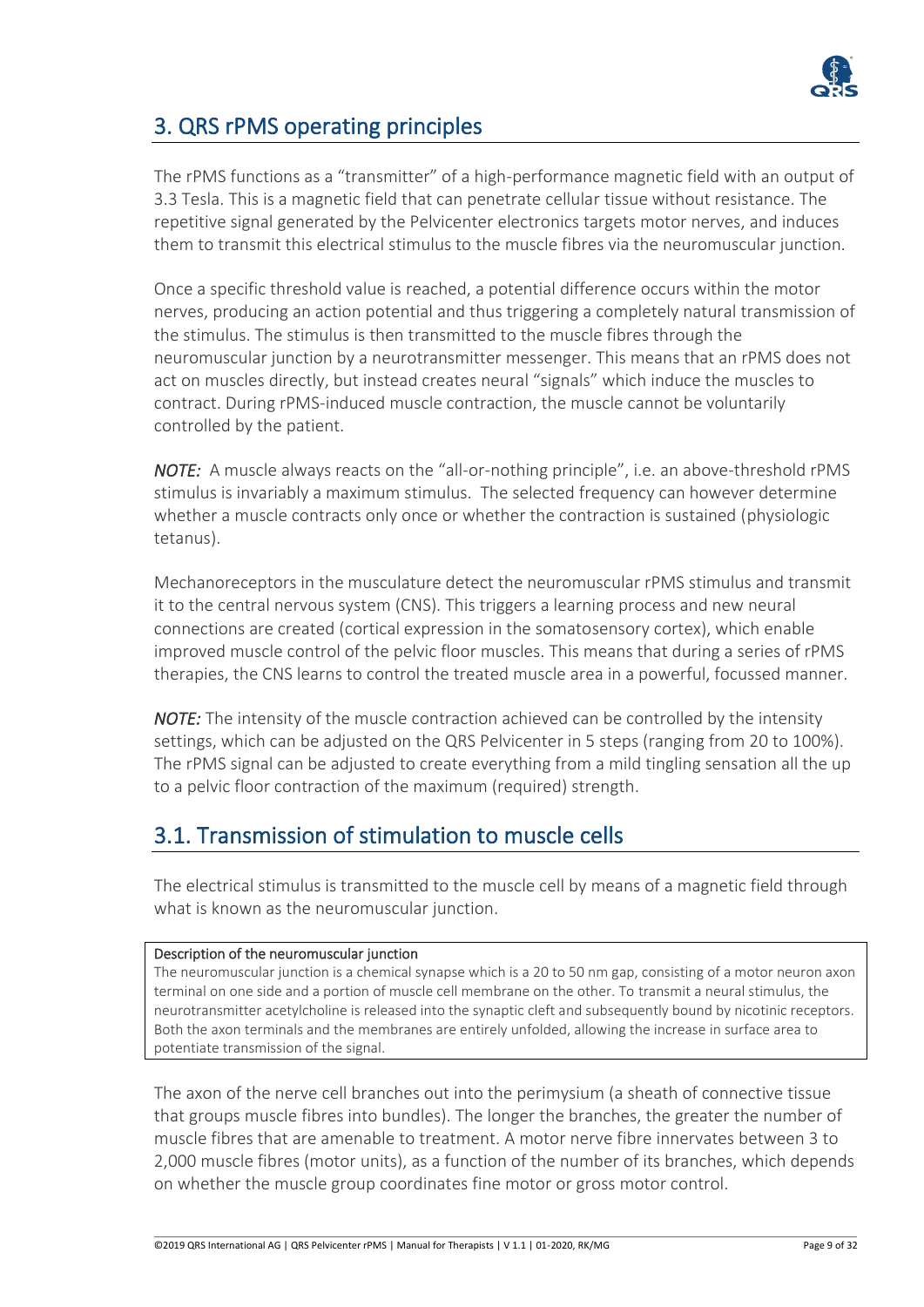

### 3.2. Effect on motor nerves

The resting potential of peripheral nerve cells ranges from -65 to -75 mV, whereby changes of as little as +10 to +20 mV already trigger nerve cell depolarisation. An electromagnetic rPMS, produces a potential difference which consequently leads to depolarisation and produces an action potential that

primarily acts on the thick, myelinated, fast-twitch nerve fibres.

(A-alpha fibres, diameter 10 to 20  $\mu$ m, twitch speed 60 to 120 m/s, which corresponds to type I of the Lloyd/Hunt classification). These mixed sensorimotor nerves do not receive any afferent pain signals, which means that rPMS stimulation is completely painless.

Small diameter, unmyelinated pain fibres (C-fibres, diameter 0.5 to 1.5  $\mu$ m, 0.5 to 2m/s) are generally not activated by the rPMS. Sacral nerve fibres of the parasympathetic nervous system (C-fibres) also remain unresponsive for the same reason.

An rPMS-induced polarisation decreases the membrane potential of the adjacent neurons, so that the first pre-set pulse propagates like a chain reaction to the neuromuscular junction and onwards to the respective muscle fibres. This results in a powerful muscle contraction which is proportional to the intensity and frequency used.

Tetanic contractions (i.e. sustained muscle contractions) of the type I fibres (slow-twitch muscle fibres) occur at frequencies greater than 20 Hz (the fused contraction frequency).

A fused contraction frequency of 50 Hz also induces a sustained contraction of type II fibres (fast-twitch muscle fibres), by means of which their maximum strength of contraction can be attained.

The strengthening of muscles should not be based on exercising slow-twitch muscle fibres (type I), since fast-twitch muscle fibres (type II) are essential for exercising the pelvic floor. However, using a combination of frequencies, depending on the indication, can be a helpful option.

Each frequency, nonetheless, is capable of producing a proprioceptive input to the body map centre of the CNS, even at minimum intensity.

*NOTE:* The frequency selected for rPMS determines which of the two types of muscle fibres is preferentially stimulated. It is therefore helpful to choose the right setting to achieve the maximum therapeutic benefit. For more information on setting the correct frequencies, intensities, and other parameters, refer to the Stimulus Configurations section on page 20.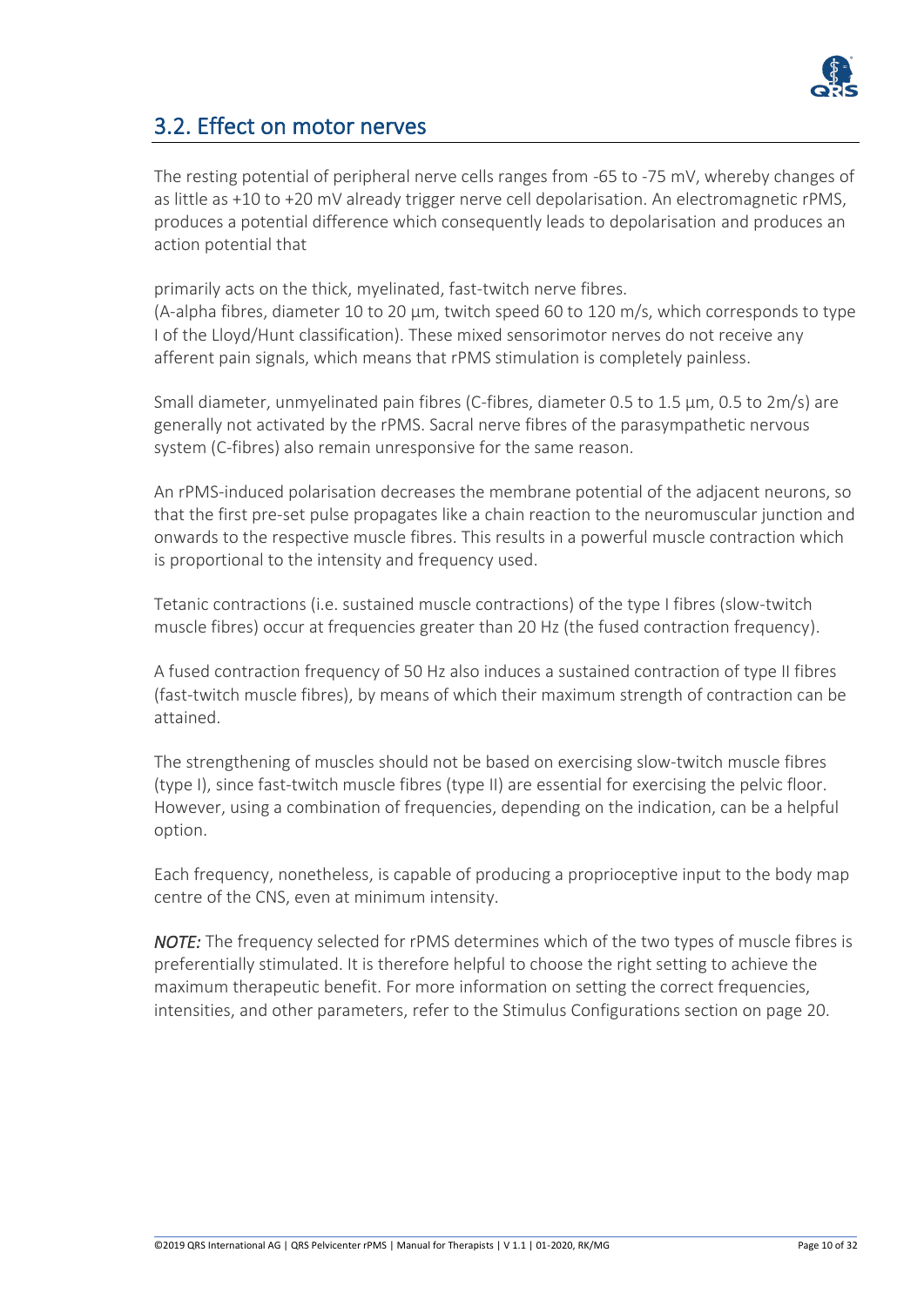

### 3.3. Effect on proprioception

Proprioceptors (sensitive to depth and position) are sensors responsible for constantly providing positional and movement information about the body. Proprioceptors are found in muscles and tendons and provide information about the position of the joints, the speed and direction of a change in position and the force deployed to achieve this change.

*NOTE:* In addition to their function of coordinating muscle movements, proprioceptors are also responsible for cortical mapping of the somatosensory cortex.

This means that the repetition of identical movements shapes and expands this area. The brain reacquires the coordination of movements in areas stimulated by the RPMS.

### 3.4. Stimulation of proprioceptive sensory neural pathways

When the rPMS produces action potentials on sensorimotor nerves (type 1a/b), the afferent fibre components also respond accordingly. They form part of the reflex arc, a neural signal which is transmitted towards the cortex through (small diameter) neural pathways that conduct nerve impulses slowly.

Since the original signal has already been received, there is a kind of duplicate transfer of information to the cortex: first through the rPMS-induced contraction of muscle fibres and ligaments, and secondly through the simultaneous, direct rPMS-mediated stimulation of the afferent sensory neural pathways. rPMS-mediated coordination training is achieved by repeating motor impulses. It is irrelevant whether exercises are based on a concentric or an isometric contraction.

Because conventional pelvic floor exercises only train an isolated isometric contraction, the musculature can only generate a small proportion of the maximum possible strength of muscle contraction. In contrast, because rPMS does not determine the sequence in which muscle fibres are recruited, muscles are therefore recruited collectively, meaning that all the muscles in a compound unit contract.



Graphic: When a single pelvic floor muscle is stimulated electromagnetically through the rPMS, all other muscles of the compound unit contract as well.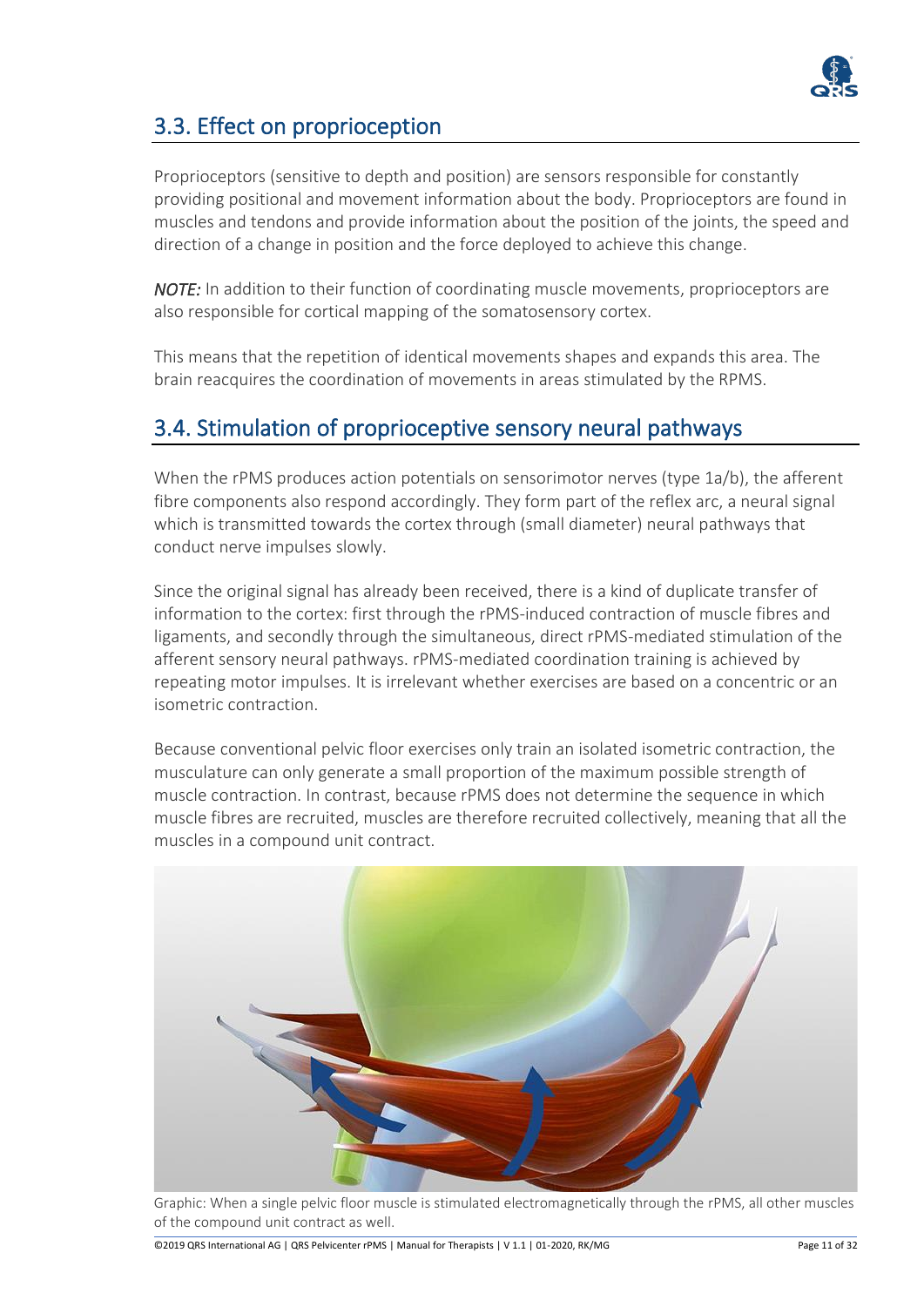

### 3.5. Circuitry of the motor cortex

Repeated rPMS training sessions reinforce the circuitry of the motor cortex and demonstrate the neuroplasticity of the CNS The underlying sensory motor influx thereby compensates for and replaces the lost physiological, proprioceptive afferent projections required for active movements.

A series of stimulations, which should be carried out in accordance with the recommended stimulation configurations (see page 20), enables the activation of previously idle muscle fibres in the body map centre of the cortex. This means that any naturally occurring cortical demands on the pelvic floor will in future be fulfilled by all available pelvic floor muscles. This has the additional advantage of also stimulating and "co-exercising" the gluteal muscles (gluteus maximus, medius and minimus) and parts of the thigh muscles. As a result, the cortical mapping and the coordination ability in this area is also strengthened and improved.

### 3.6. rPMS-induced muscle growth

Passive rPMS muscle stimulation cannot exactly reproduce the full extent of real movements as a sequence of interactions between different muscle groups. In terms of its effect on muscle growth, however, there is no difference when compared to active, "natural" strength training.

An *in vitro* study on human muscle cells harvested from biopsies demonstrated that rPMS induced a 44% increase in cell differentiation rate compared to 26% in the untreated control group. Furthermore, in the above study PGC-1 alpha protein increased significantly, reflecting the increased adaptation of the muscle to training. Similarly, acetylcholinesterase mRNA and protein synthesis increased twofold, reflecting enhanced synapse activity.

#### More details about PGC-1 alpha:

PGC-1 alpha regulates the adaptation mechanisms of endurance training and therefore significantly influences metabolism and muscle function. As part of its other roles, it increases muscle endurance by regulating the formation and breakdown of lactate.

### 3.7. rPMS and faulty feedback

During active pelvic floor training, a considerable proportion of patients cannot consciously contract their pelvic floor despite being given careful verbal instructions. Instead, they (unintentionally) use their gluteal muscles, thighs and abdominals to compensate when exercising.

This (incorrectly) enhances the cortical mapping of these muscles in the CNS, while the already weak CNS area of the pelvic floor barely strengthens. A possible consequence of this faulty feedback loop is that the pressure exerted on the bladder itself and on the bladder closure mechanisms is increased and is therefore counterproductive. rPMS generally eliminates this type of faulty feedback.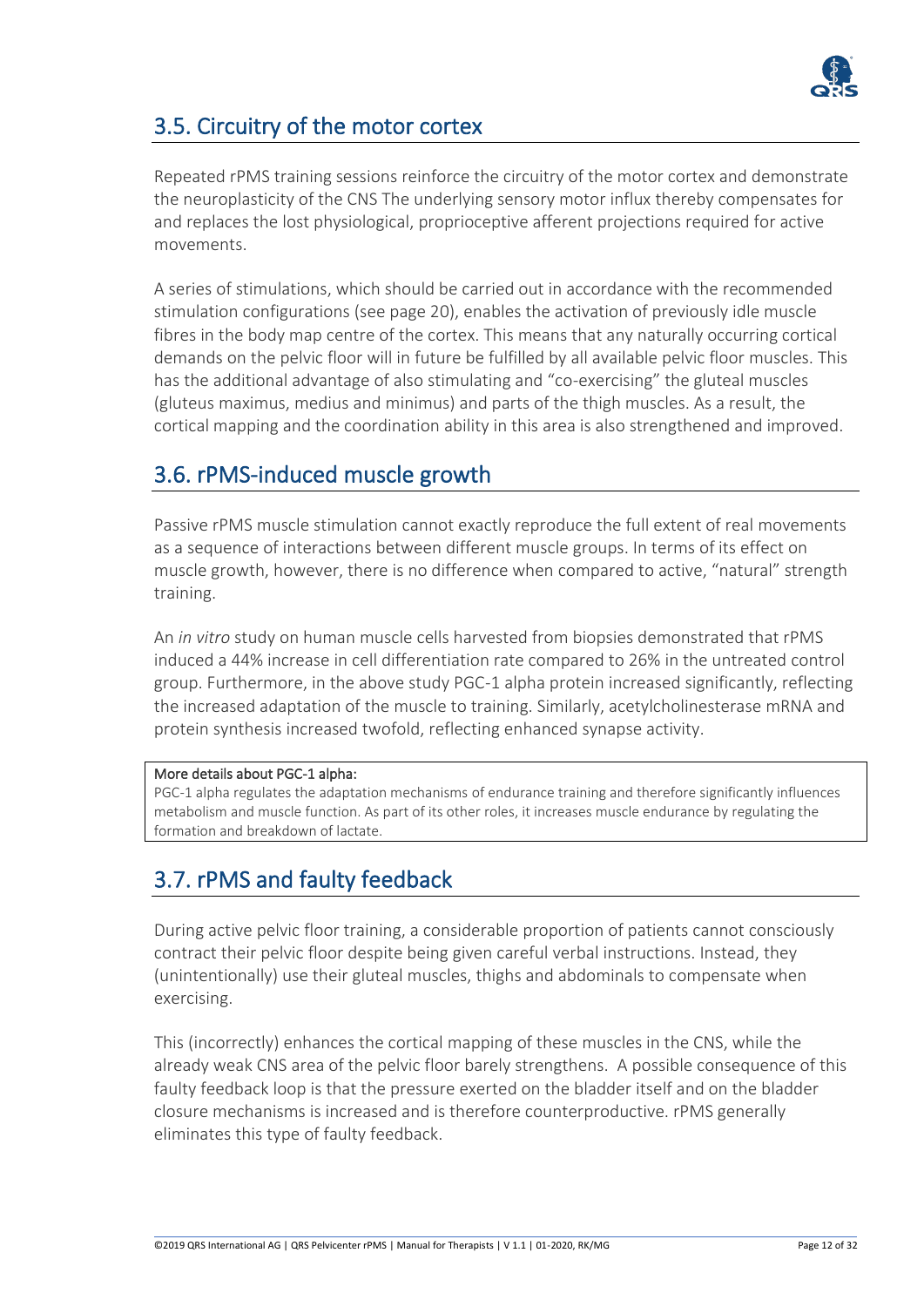

### 3.8. Decreased effectiveness of rPMS

The effectiveness of rPMS is nevertheless reduced if pelvic floor nerves have been damaged by surgery, if there are urinary tract anomalies or recurrent urinary tract infections.

*NOTE:* The premature discontinuation of therapy also has a negative effect on results. Even though therapy may already prove effective after a few sessions, the recommended number of therapy sessions should not be reduced. A rapid positive response can be quickly reversed as a result of an insufficient number of therapy sessions.

### 4. rPMS indications

#### ➔ Women

- Stress urinary incontinence (SUI)
- Urge incontinence/overactive bladder (OAB)
- ⚫ Postpartum
- Pelvic pain syndrome (PPS)
- Sexual dysfunction/anorgasmia

#### ➔ Men

- Urge incontinence/overactive bladder (OAB)
- Stress urinary incontinence (SUI) following prostatectomy
- Erectile dysfunction following a prostatectomy
- Pelvic pain syndrome (PPS)
- Erectile dysfunction (ED)

#### ➔ Experimental

- ⚫ Core strength
- Sarcopenia/age-related muscle loss
- ⚫ Gluteal muscle exercises

#### 4.1. Absolute contraindications

#### **→** Pregnancy

The influence of the strong rPMS magnetic field on the embryo has not been investigated and cannot therefore be determined. It is therefore imperative to firmly refuse treatment to pregnant women.

#### **→** Prior surgeries/wound healing phase

rPMS can be used without any further measures from 4 weeks after surgery and successful wound healing and from 10 days after catheter removal following a prostatectomy.

#### **→** Severe cardiac arrhythmia or epilepsy

Although rPMS has no direct influence on cardiovascular disease or unpredictable epileptic seizures, the risk is too significant to warrant its use if these conditions are present.

➔ When using oxygen therapy, please note its contraindications!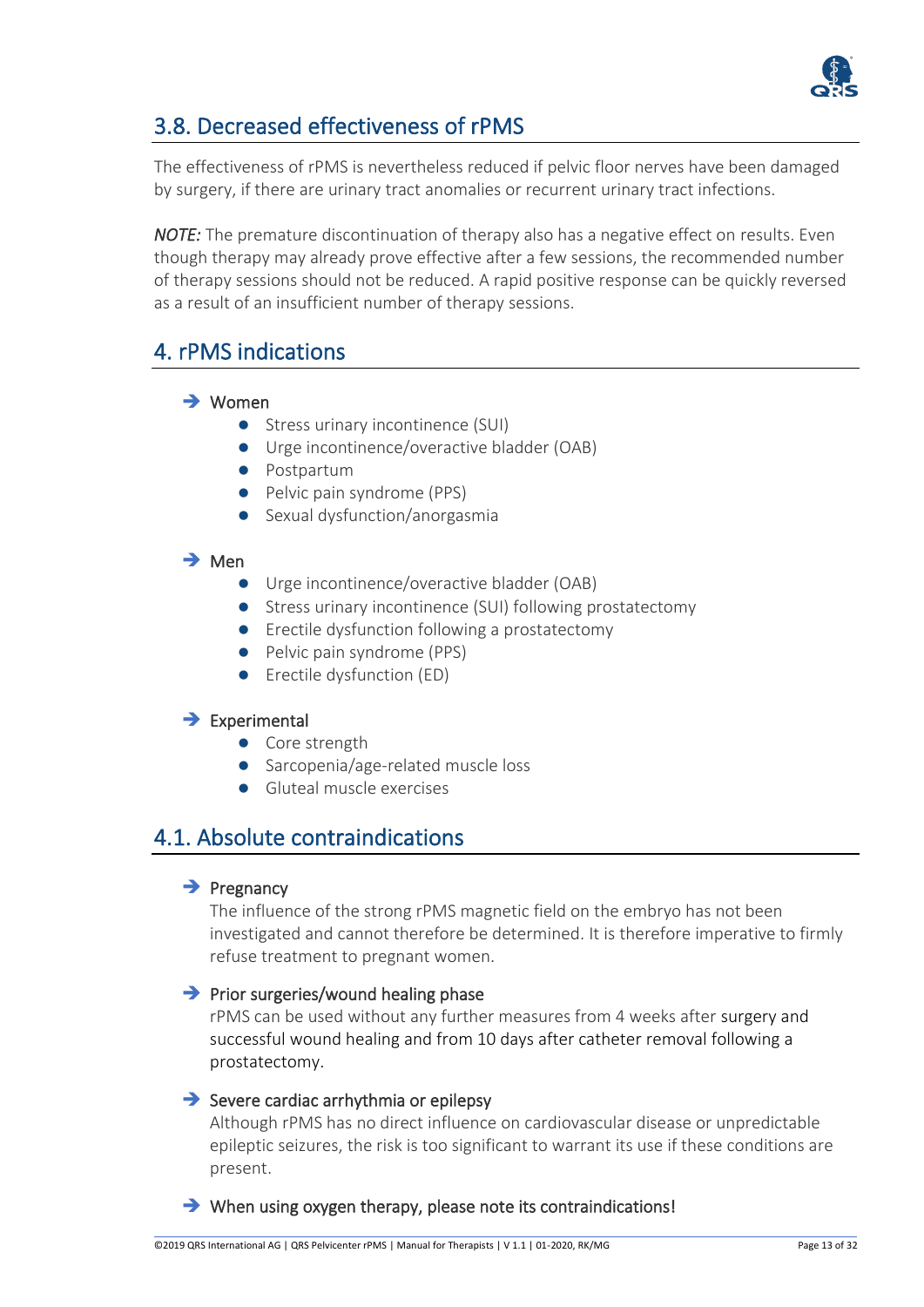

### 4.2. Relative contraindications

#### Caution and medical supervision are advised if the patient has been fitted with a:

#### **→** Metallic or electronic implant which is located in the effective field region

When in doubt, a prior review of the implant specification is necessary, depending on the implant.

*NOTE:* If there is any uncertainty about one of the following implants, the therapist is requested to contact us. Our contact details can be found on the cover and penultimate page of this manual.

#### ⚫ Metallic Implants *(Risk of the metal heating up)*

Metallic implants located in the trunk region and up to 10 cm above the knee joint can, depending on the type of metal or alloy, become hot or warm due to the magnetic field generated. Surgical implants, however, present little risk of warming.

#### ● Electronic implants (risk of magnetic field interference)

Depending on the interference field shielding, electronic implants may give rise to complications. This specifically affects neurostimulators, cardiac pacemakers, cardioverters, defibrillators, bladder pacemakers and insulin pumps. Newer devices which have a high degree of interference field shielding are not affected.

#### $\rightarrow$  Intrauterine device

Contractions of the pelvic floor can alter the position of an intrauterine device, irrespective of the material it is made of.

*NOTE:* rPMS therapy should only be administered if the patient can be observed! In certain circumstances, ultrasound examinations are recommended to check the position of the intrauterine device.

### 4.3. Undesirable side-effects

Approximately 5% of patients report undesirable side-effects. These are, nonetheless, relatively insignificant. They include:

→ Pain affecting the gluteal musculature and the hip bone region

*Comment:* In most cases this can be largely avoided by lowering the intensity setting during the initial phase of the therapy series.

→ A burning sensation when passing urine or a yellowish vaginal discharge in the absence of any signs of infection.

*NOTE:* When pooled with data on undesirable side effects from studies in the USA, Japan, Korea and Turkey, the undesirable effects are so minimal that rPMS can be described as a well-tolerated, painless procedure which is virtually free of side effects.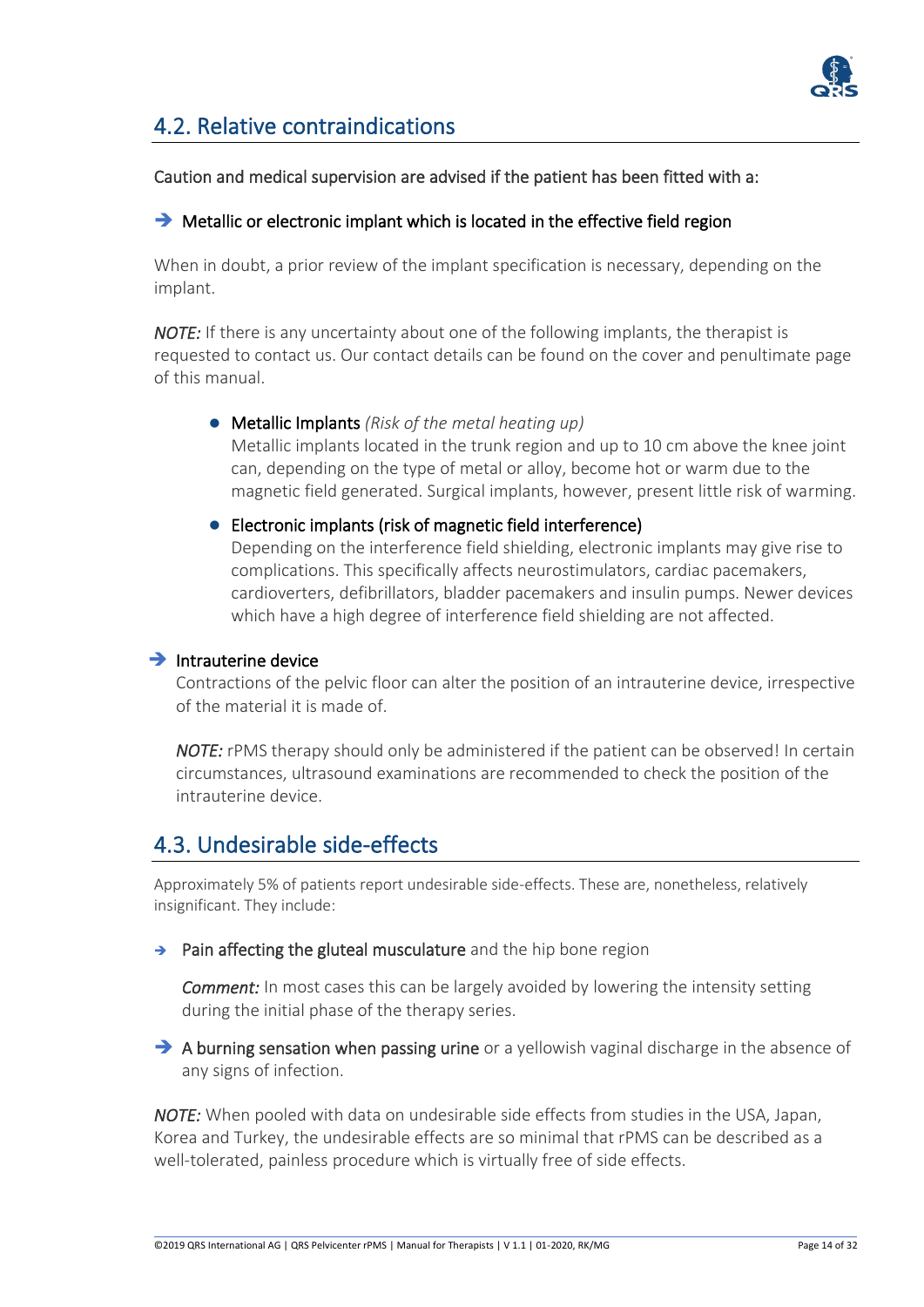

### 5. Treatment of an rPMS patient

Successful rPMS pelvic floor therapy with the QRS Pelvicenter is not "directly" contingent on the patient's motivation or physical capacities. After all, the patient does not necessarily have to actively participate in the sense that they are required to carry out physical exercises. The patient is expected to remain seated during the treatment.

As the patient does not have to do any sensory awareness training or exercises during QRS Pelvicenter therapy, subjective patient satisfaction is high, which is reflected in good patient compliance.

*NOTE:* In contrast to active pelvic floor exercises, there is no learning or sensory awareness phase, because the patient on the QRS Pelvicenter becomes aware of their pelvic floor muscles using rPMS in a matter of a few minutes.

### 5.1. Therapy schedule

Before starting therapy, the patient should be informed that keeping to the agreed appointments is of utmost importance to the success of the therapy. During the first 5 to 10 sessions, a high degree of adherence to set appointments is crucial, particularly at the beginning of rPMS therapy, otherwise the success of the therapy will be jeopardised.

*NOTE:* Most indications require 2 to 3 therapy sessions per week. We recommend scheduling 3 therapy appointments per week in order to ensure that at least two therapy sessions are completed if one of the weekly appointments is cancelled.

Some indications, such as postpartum BDNF stimulation or Pelvic Pain Syndrome, require daily therapy sessions (5 times a week), albeit over a shorter overall time period of 10 days (10 sessions) or up to two weeks (12 sessions).

In these cases, the patient is advised to keep to all scheduled appointments and to choose a convenient time frame to ensure continuity of therapy.

### 5.2. Before treatment

Before the initiation of rPMS treatment on the QRS Pelvicenter, the patient should note the following:

- **→** Any jacket, coat or similar should be removed. Warmth may potentially accumulate in the back area
- $\rightarrow$  They should void their bladder as much as possible. Perhaps draw the patient's attention to this at the reception desk.
- $\rightarrow$  Where applicable, incontinence pads should be relatively dry. Otherwise we recommend that these should be replaced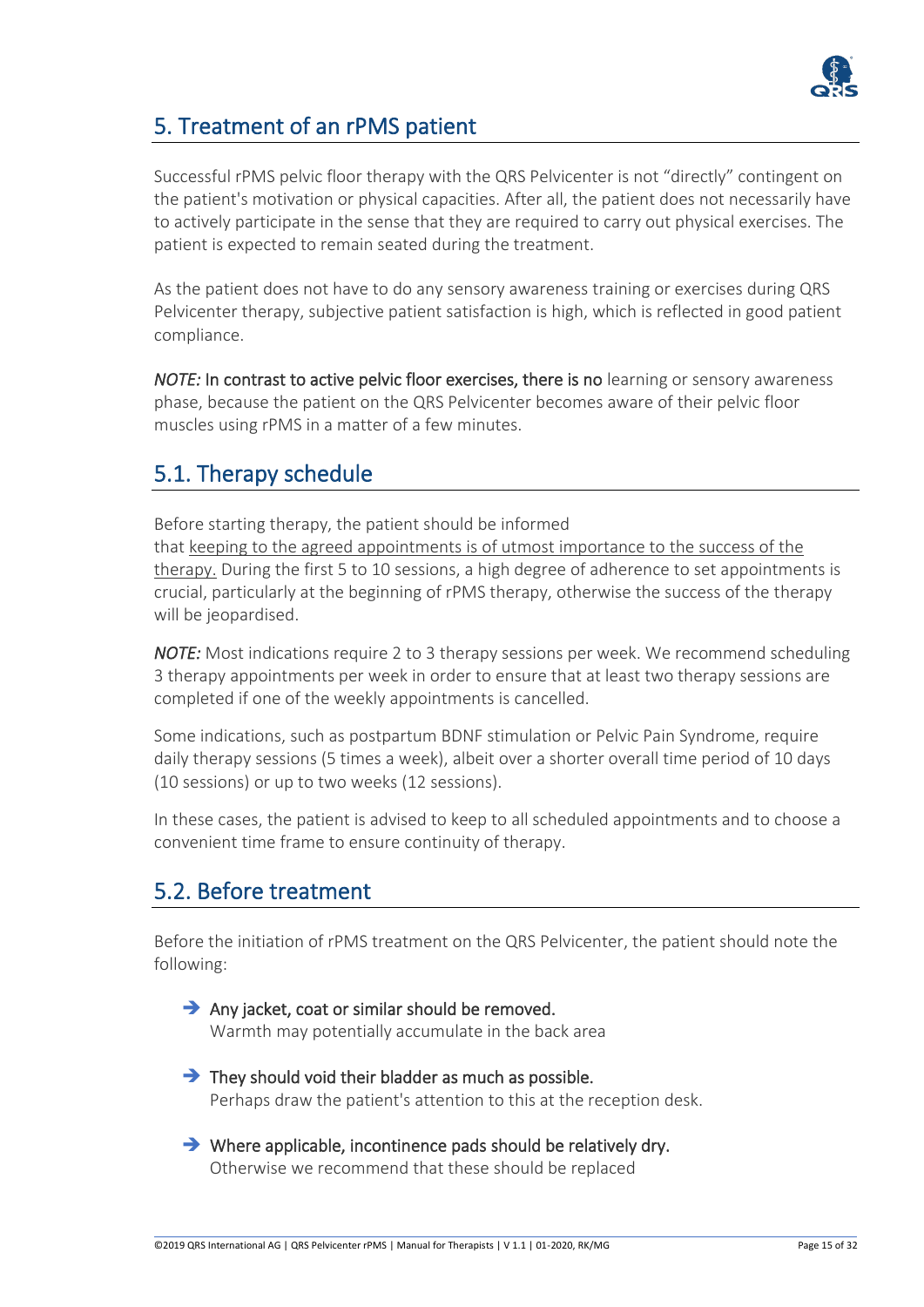

- **→** Where applicable, remove hearing aids prior to commencing treatment These may be susceptible to interference
- $\rightarrow$  Remove purses/wallets from pockets Prevent any potential issues with cards bearing a magnetic strip
- **→** With concomitant oxygen therapy Provide a new or disinfected oxygen mask

### 5.3. Sitting on the QRS Pelvicenter

The patient sits down on the Pelvicenter. Before starting therapy, the following essential points must be considered when positioning the patient on the QRS Pelvicenter:

#### $\rightarrow$  The entire gluteal and back region should have full contact

A large area of the patient's back should rest against the backrest.

*NOTE:* The patient is advised to maintain this posture as far as possible and to avoid forming a hunched back as a result of the buttocks sliding away during the course of treatment. The therapist also needs to pay attention to this!

#### $\rightarrow$  Straight, upright sitting posture

The backrest should be set relatively straight (similar to the home position).

*NOTE:* If the patient is obese, we recommend moving the backrest as far back as required to reduce any abdominal pressure.

#### **→** Centred position on the seat surface

The therapist should stand in front of the device and check the centring of patient's sitting posture, and if necessary give instructions to correct the position.



Graphic: The therapist should check that the patient is sitting centrally before starting treatment.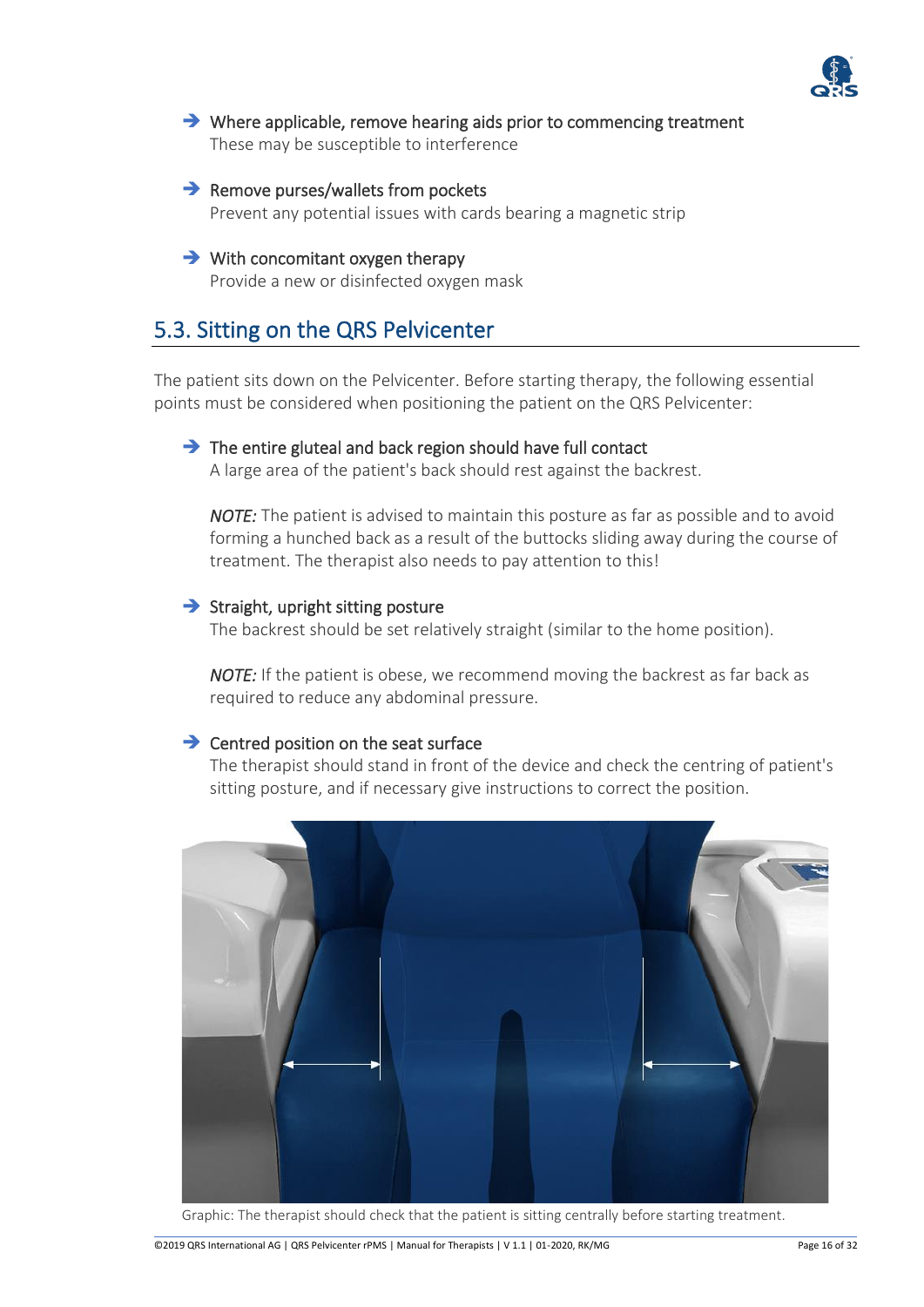

*NOTE:* If the patient reports one-sided stimulation, this may be due to either the sitting position or a muscular imbalance. This reaction can often be triggered in the low intensity range. As soon as the intensity is increased, this sensation of "onesidedness" usually disappears immediately.

#### $\rightarrow$  Engaging the leg support

To reduce muscle tension in the thigh musculature, the leg support should be raised until the ball of the foot or heel of the shoe touches it.

*NOTE:* After completion of therapy, the patient should wait to get up until the footrest has been (automatically) lowered completely.

### 5.4. First Pelvicenter session

#### $\rightarrow$  Getting used to the magnetic field signal

During the first session, the patient should be made aware that the effective rPMS field is initially applied at the lowest intensity or level 1 (20%) until the patient gets used to the magnetic signal, and it is only increased once the patient has adapted to the signal.

#### $\rightarrow$  Positioning of the magnetic field signal

During the first session (and 2nd or 3rd sessions) the optimal position of the magnetic field core with respect to the pelvic floor should be determined. This is achieved by electronically adjusting the magnetic field core underneath the seat.

*NOTE:* Experience has shown that the optimum position can be set more precisely if at least the 2nd intensity setting (40% output) is selected. For slim patients, the magnetic field core position will in most cases be between 4 and 8 cm.

Depending on the degree of obesity, the effect of the stimulation is reduced due to the increased distance from the magnetic field core. As the distance to the backrest, which is considered to be the zero position, is extended, the magnetic field core position also changes to between 10 and 14 cm.

#### $\rightarrow$  Setting the signal intensity

As a general rule, the slimmer the patient, the more clearly the magnetic impulses are perceived. The increase(s) in intensity should be carried out at a moderate pace for slim patients.

*NOTE:* Obese patients have a significantly higher signal tolerance, so they can be started at higher intensities from the outset.

Bearing in mind the recommended stimulation configurations (see page 20), the initial session should attempt to establish an intensity that is well tolerated by the patient within approx. 5 minutes (recommendation: min. 2nd step = 40%).

*NOTE:* If the patient is motivated, it may be possible to increase the intensity by one or two additional steps during the course of the session (e.g. after 10 minutes).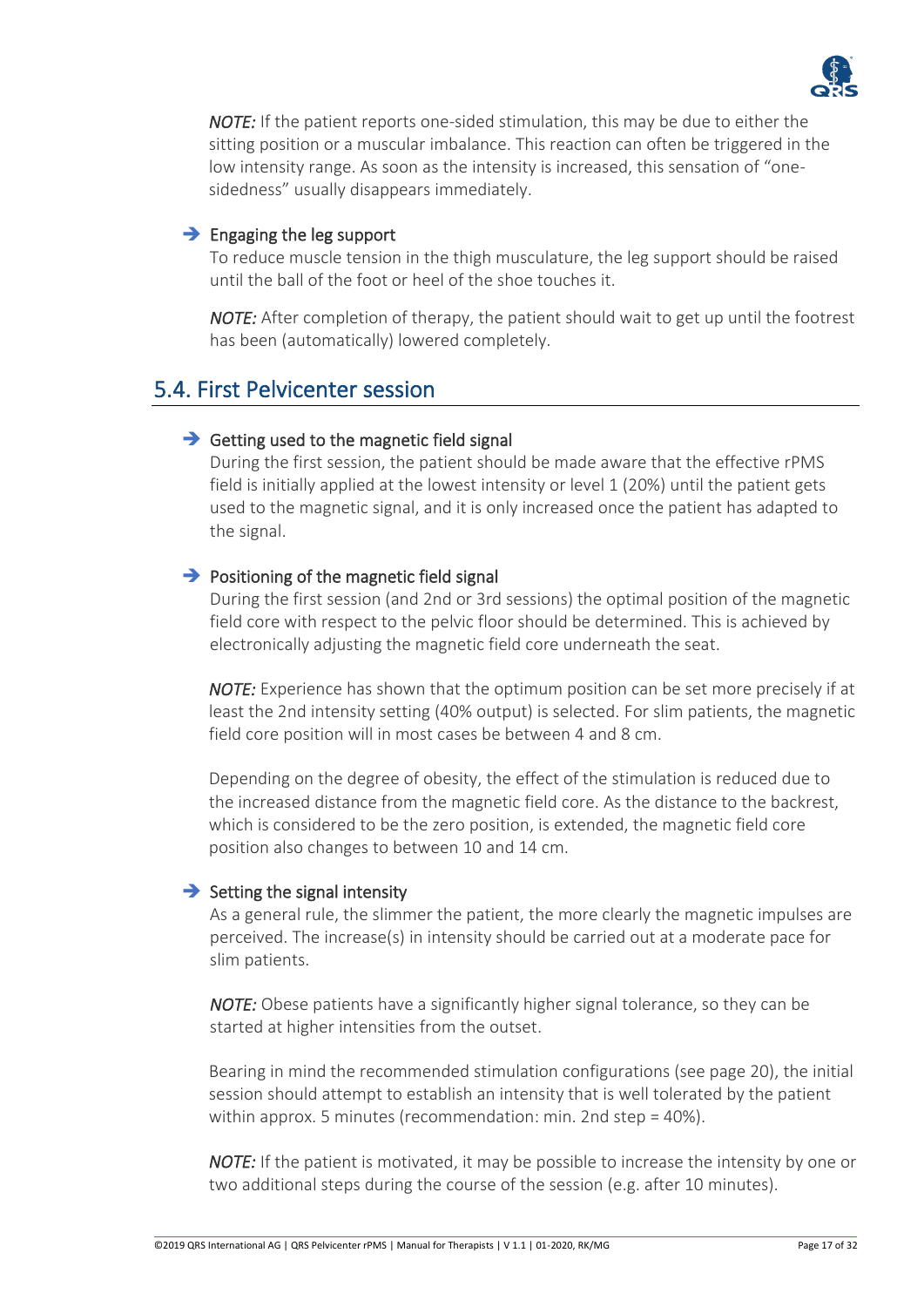

*IMPORTANT:* Overall, the principles of strength training apply. The sooner the musculature is able to work at high intensity, the faster the muscle growth, resulting in the therapy objectives being reached more quickly. Experience shows that men are more readily prepared to cope with higher intensities than women.

The therapist should be guided by their functional assessment of the patient's condition. If the first session is well tolerated, the intensity can be increased in the following sessions in the majority of cases without running the risk of inducing a muscular lesion.

### 5.5. Maximum and minimum rPMS intensity

Generally, rPMS does not activate pain fibres. Nevertheless, rPMS can be perceived as somewhat "uncomfortable" or may "need some getting used to" by some patients, especially when rPMS is applied for the first time, owing to the "suddenness" and unusual intensity of muscle contractions. This sensation is mainly due to the fact that the "magnetic" contraction effect produces a new neurological sensory experience and possibly also sudden innervation of impaired muscle fibres. It is therefore advisable to start with a minimum intensity (step 1, 20%) in the preliminary "test run", but then to increase the intensity relatively quickly up to step 3 and higher.

To ensure that as many pelvic floor muscles as possible are covered, the absolute minimum intensity required for therapeutic success is step 3 (60%). This is however very much dependent on feedback from the patient.

The therapist should inform the patient before and during therapy that "the higher the intensity, the greater the degree of muscle stimulation". Experience shows that patients and muscles adapt very quickly.

Step 6 of the Pelvicenter equals the maximum intensity with a 100% stimulation rate (for models prior to 2019 this corresponds to step 5). The maximum intensity places considerable strain on the musculature. It is therefore advisable to only use this high intensity if the patient is really comfortable with this level of stimulation. It may be advisable to only use the highest setting during the final minutes of a stimulation exercise session. This is always based on the personal and specific tolerance threshold of each individual patient.

*NOTE:* With a frequency setting of 50 Hz, the intensity can be set up to a maximum of step 3. This prevents overloading the stimulated musculature.

### 5.6. After treatment

After completion of therapy, the patient should wait to get up until the footrest has been (automatically) lowered completely. We recommend drinking a glass of water (approx. 150– 200 ml) after each rPMS therapy session. The amount of water consumed after the therapy session should take into account the level of severity of the incontinence and any fluids prescribed for the patient.

*NOTE:* A supplement for muscle-recovery in the form of electrolytes can be added to the water (an isotonic drink).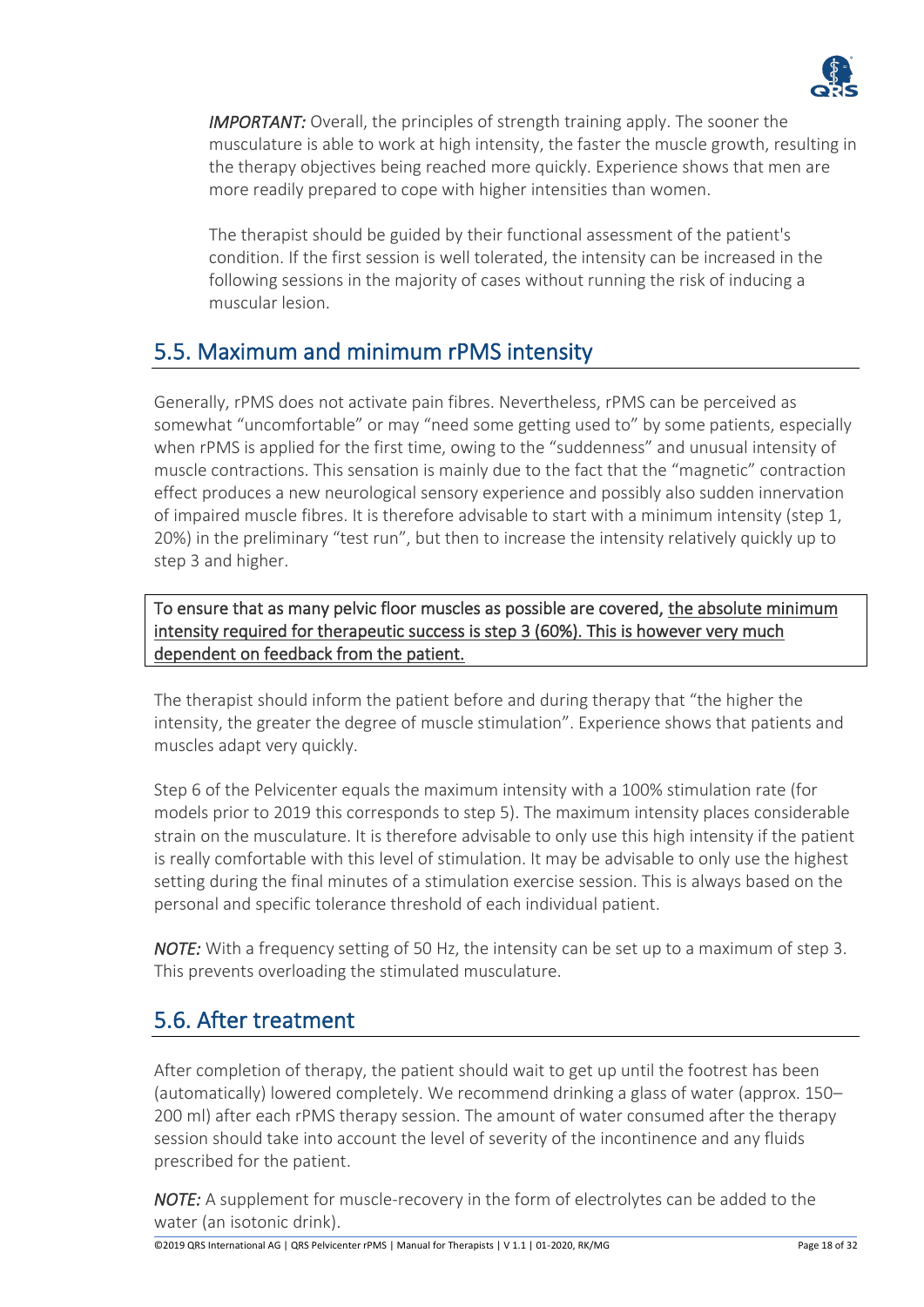

### 5.7. Follow-up sessions

The success of the therapy very much depends on putting the musculature under considerable strain during rPMS sessions. This means that high intensity settings should be used relatively quickly and, where appropriate, patients should be encouraged to persist to achieve this objective.

Rule of thumb: From the 5th session onwards, rPMS stimulation should be carried out at step 4 (80%) or 5 (100%) until the last therapy session.

*NOTE:* Experience has shown that any initial difficulties with high intensity settings can be resolved relatively quickly.

### 5.8. Optimising contraction effects

The magnetic field core position determined during the first therapy session should be recorded or saved on the therapy plan. This position should be further optimised during the course of the second and third sessions. The magnetic field motor carriage should be moved back and forth in both directions to help achieve this.

*NOTE:* This approach gives the patient an opportunity to reconfirm the optimal position. If the previous magnetic field core position setting is not reconfirmed by the patient, this should be noted and corrected in the therapy plan.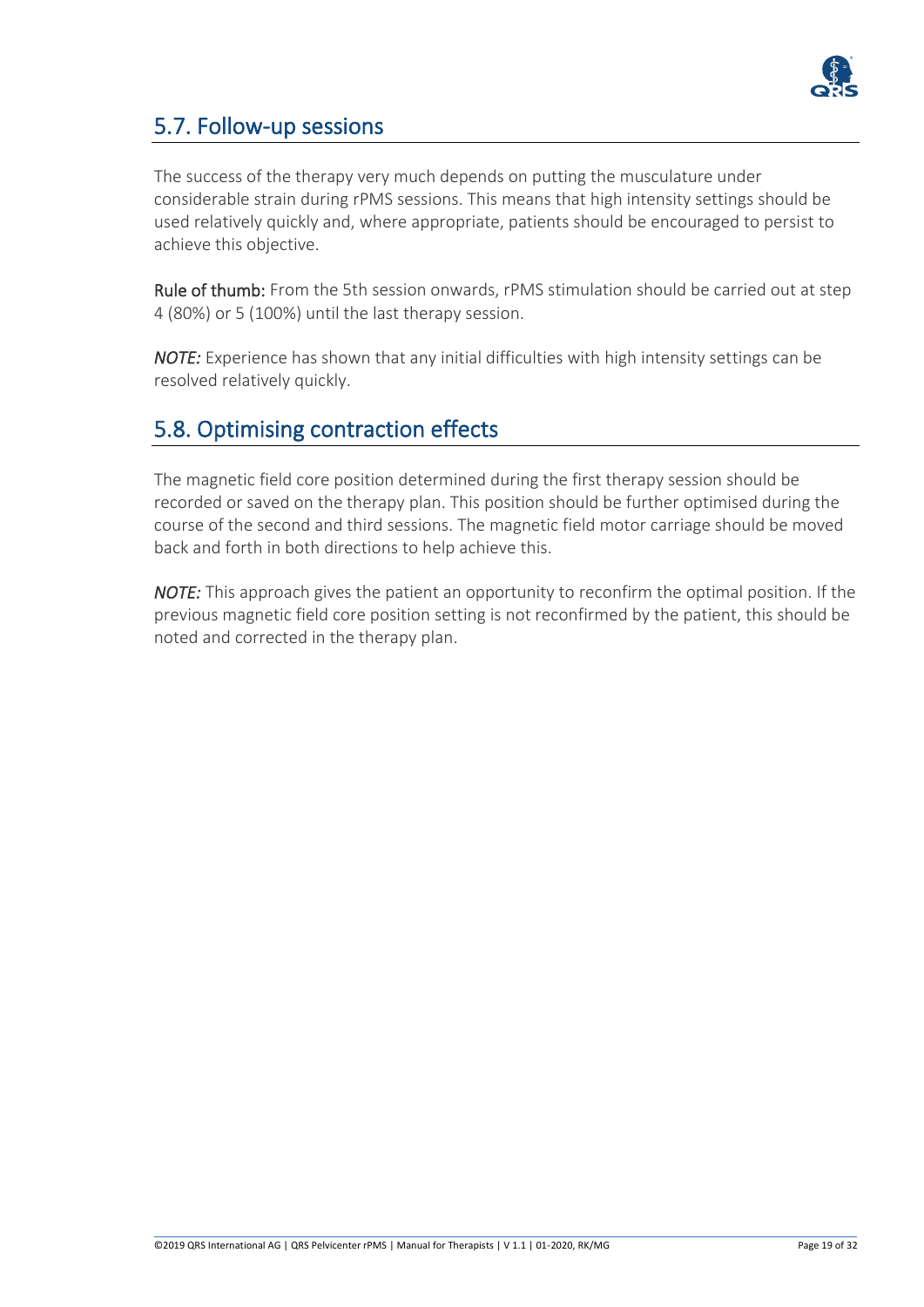

### 5.9. Example therapy plans

| No.            | Date   | <b>Duration</b> | Step | Frequency | Cycle<br>time | Position | Light          | O <sub>2</sub> | Comment                |
|----------------|--------|-----------------|------|-----------|---------------|----------|----------------|----------------|------------------------|
| $\mathbf{1}$   | 1.10.  | 15 min.         | 1/2  | 50 Hz     | $8/4$ sec.    | 7 cm     | no             | no             | 1 min. Pause at 9 min. |
| $\overline{2}$ | 3.10.  | 15 min.         | 2/3  | 50 Hz     | 8/4 sec.      | 9 cm     | no             | no             | 1 min. Pause at 9 min. |
| 3              | 5.10.  | 15 min.         | 3/4  | 35 Hz     | $8/4$ sec.    | 8 cm     | no             | no             | 1 min. Pause at 9 min. |
| $\overline{4}$ | 9.10.  | 15 min.         | 3/4  | 35 Hz     | 8/4 sec.      | 8 cm     | no             | no             | 1 min. Pause at 9 min. |
| $5*$           | 11.10. | 15 min.         | 4/5  | 35 Hz     | $8/4$ sec.    | 8 cm     | n <sub>O</sub> | no             | 1 min. Pause at 9 min. |
| 6              | 13.10. | 15 min.         | 5/6  | 35 Hz     | $8/4$ sec.    | 8 cm     | yes            | yes            | 1 min. Pause at 9 min. |
| $\overline{7}$ | 17.10. | 15 min.         | 5/6  | 35 Hz     | $8/4$ sec.    | 8 cm     | yes            | yes            | 1 min. Pause at 9 min. |
| 8              | 19.10. | 15 min.         | 5/6  | 35 Hz     | 8/4 sec.      | 8 cm     | yes            | yes            | 1 min. Pause at 9 min. |
| 9              | 21.10. | 15 min.         | 5/6  | 35 Hz     | $8/4$ sec.    | 8 cm     | yes            | yes            | 1 min. Pause at 9 min. |
| 10             | 25.10. | 15 min.         | 5/6  | 35 Hz     | $8/4$ sec.    | 8 cm     | yes            | yes            | 1 min. Pause at 9 min. |

#### An example of a therapy plan – treatment of stress incontinence:

#### An example of a therapy plan – treatment of urge incontinence:

| No.            | Date   | Duration            | Step | Frequency     | Cycle<br>time | Position      | Light | O <sub>2</sub> | Comment                    |
|----------------|--------|---------------------|------|---------------|---------------|---------------|-------|----------------|----------------------------|
| $\mathbf{1}$   | 1.10.  | 8 min.<br>7 min.    | 1/2  | 5 Hz<br>50 Hz | 8/4 sec.      | 7 cm<br>14 cm | no    | no             | Frequency change           |
| 2              | 3.10.  | 8 min.<br>8 min.    | 2/3  | 5 Hz<br>50 Hz | 8/4 sec.      | 9 cm<br>14 cm | no    | no             | Frequency change           |
| 3              | 5.10.  | 8 min.<br>7 min.    | 3/4  | 5 Hz<br>35 Hz | 8/4 sec.      | 8 cm<br>14 cm | no    | no             | Frequency change           |
| $\overline{4}$ | 9.10.  | 8 min.<br>7 min.    | 3/4  | 5 Hz<br>35 Hz | 8/4 sec.      | 8 cm<br>14 cm | no    | no             | Frequency change           |
| $5*$           | 11.10. | 8 min.<br>7 min.    | 4/5  | 5 Hz<br>35 Hz | 8/4 sec.      | 8 cm<br>14 cm | no    | no             | Frequency change           |
| 6              | 13.10. | 8 min.<br>7 min.    | 5/6  | 5 Hz<br>35 Hz | 8/4 sec.      | 8 cm<br>14 cm | yes   | ves            | Frequency change           |
| $\overline{7}$ | 17.10. | 8 min.<br>7 min.    | 5/6  | 5 Hz<br>35 Hz | 8/4 sec.      | 8 cm<br>14 cm | yes   | yes            | Frequency change           |
| 8              | 19.10. | 8 min.<br>7 min.    | 5/6  | 5 Hz<br>35 Hz | 8/4 sec.      | 8 cm<br>14 cm | yes   | ves            | Frequency change           |
| 9              | 21.10. | $11$ min.<br>8 min. | 5/6  | 5 Hz<br>35 Hz | 8/4 sec.      | 8 cm<br>14 cm | yes   | yes            | 1 min. Pause at 11<br>min. |
| 10             | 25.10. | $11$ min.<br>8 min. | 5/6  | 5 Hz<br>35 Hz | 8/4 sec.      | 8 cm<br>14 cm | yes   | yes            | 1 min. Pause at 11<br>min. |

\* For an optimal training effect and a maximally effective therapy outcome, the highest intensity (step 5 or 6) should be reached by the 4th or 5th therapy session and maintained through to the last therapy session. The patient should be encouraged to achieve this by the therapist during the first few sessions.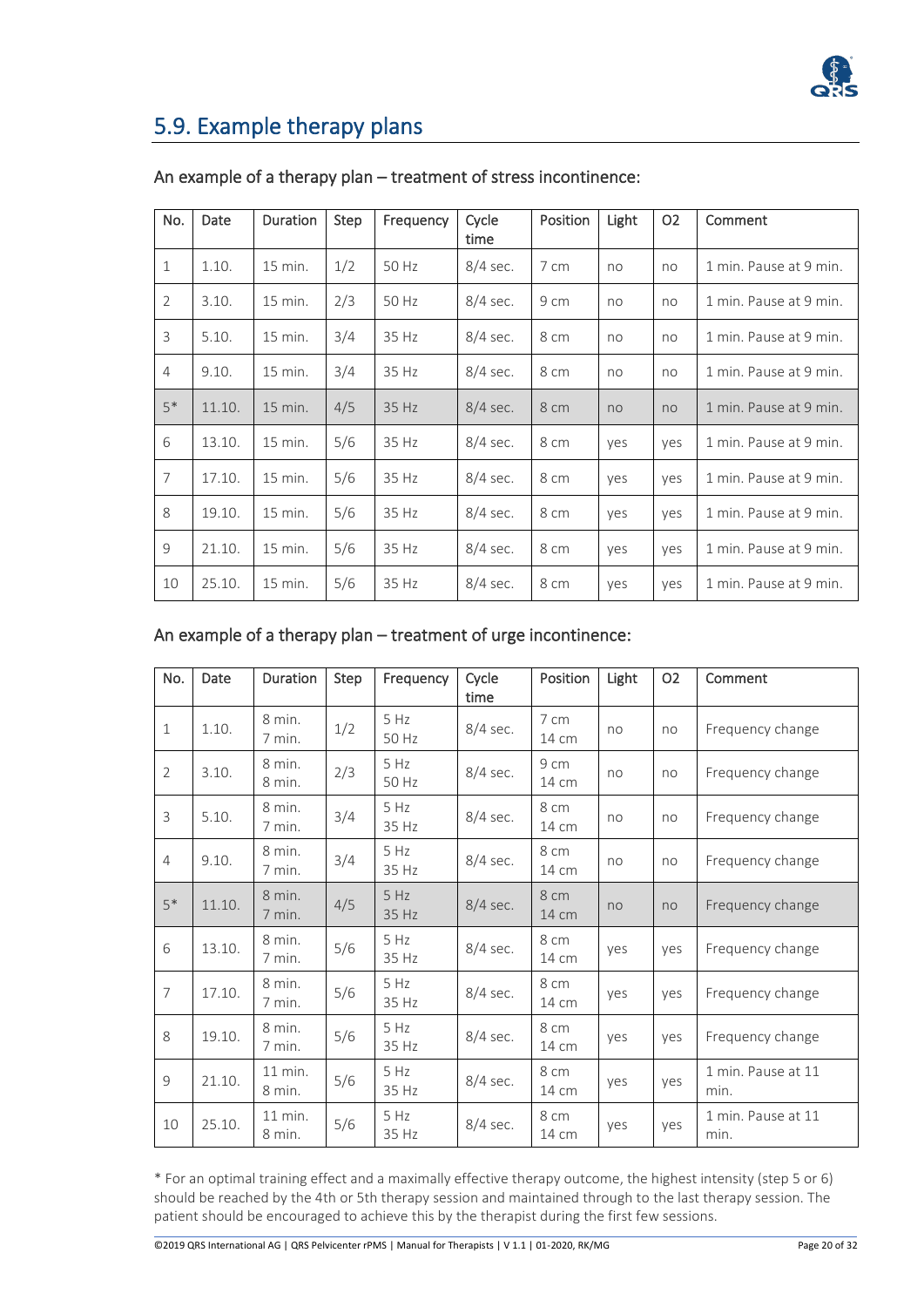

### 5.10. Optional oxygen therapy

The QRS Pelvicenter provides an integrated oxygen generator to deliver oxygen during therapy sessions. The proportion of oxygen dispensed through an oxygen inhalation mask or nasal cannula after mixing with fresh air should be 40%.

*This effectively doubles the proportion of oxygen normally present in ambient air.* 

*NOTE:* Administering oxygen has a positive effect on providing stimulated muscle cells with nutrients and also considerably increases tissue blood flow in the trunk region.

*We recommend that you offer your patients the additional benefits of optional oxygen therapy starting halfway through the therapy plan.* 

rPMS activates and "boosts" muscle and tissue cell metabolism. This considerably increases the oxygen requirement and blood flow in the stimulated part of the body or muscle. A combined rPMS-O2 therapy over a period of 4 to 8 weeks can have a positive effect on capillary diameter (reduced swelling of the endothelium) and improve microcirculation.

*NOTE:* The certified oxygen therapy module uses a generator output of 5 litres per minute. Administration of  $O_2$  produces a beneficial and sustained arterio-venous  $O_2$  saturation difference that persists for 1 to 2 hours after therapy.

### 5.11. Optional light therapy

The QRS Pelvicenter also features a light therapy module incorporating a light hood module.

Light therapy is one of the biological approaches to anti-depression therapy. It is particularly effective for seasonal affective disorders (SADs), in other words seasonal depression, or for what are known as adjustment disorders (i.e. reactive depressions), which frequently occur in incontinence patients.

In the majority of patients, particularly those of advanced age, parallel Pelvicenter light therapy has a mood-enhancing effect.

*NOTE:* The certified light therapy module has a 10,000 lux output. It does not emit UV light and corresponds to the volume of light of a summer's day.

*We recommend that you offer your patients the additional benefits of optional light therapy starting halfway through the therapy plan.*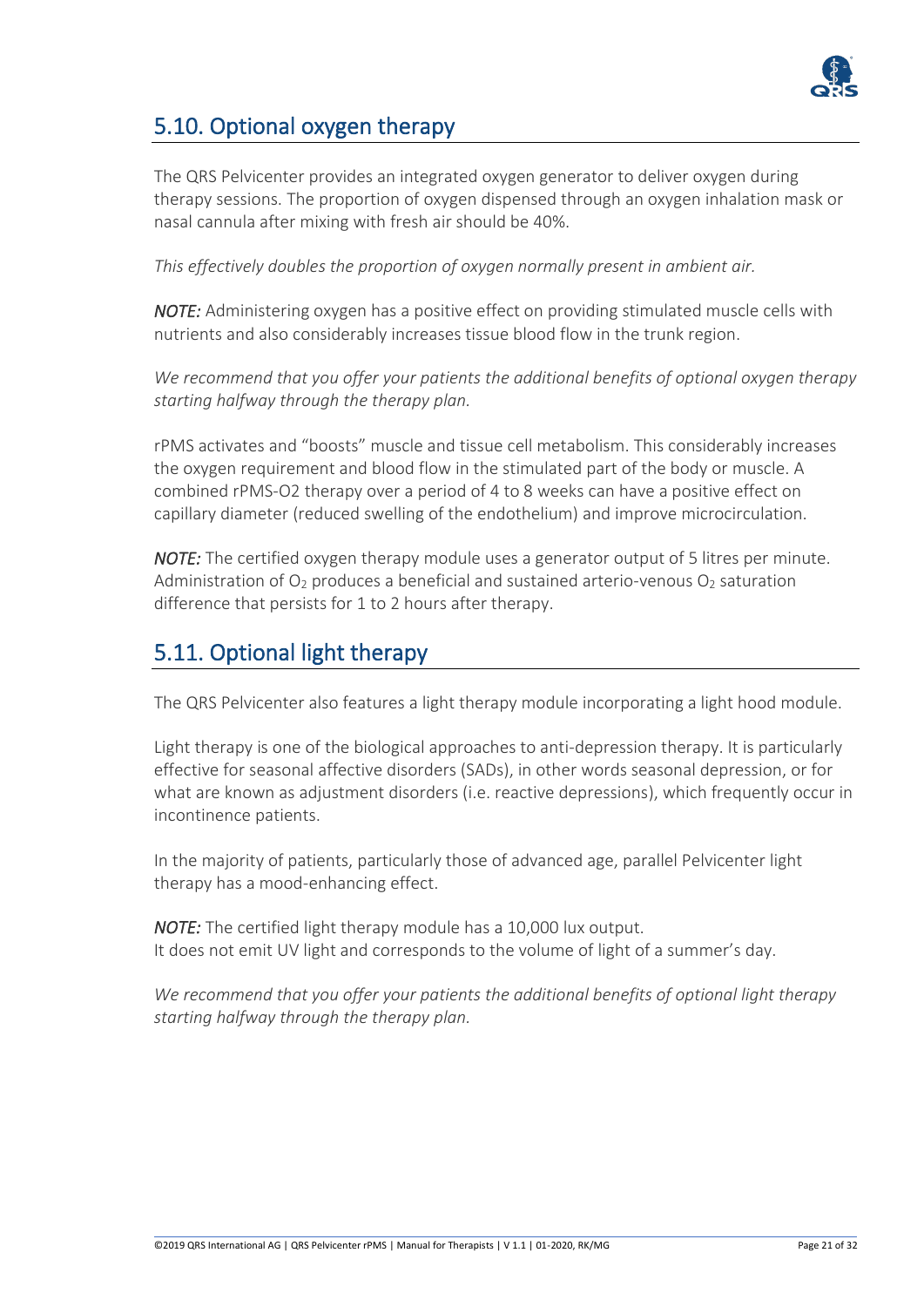

### 6. Use of rPMS frequencies and ranges

| Indication requirement and rPMS effects                                                      | Frequency or frequency range |  |  |
|----------------------------------------------------------------------------------------------|------------------------------|--|--|
| Urge incontinence/OAB                                                                        | 5 to 10 Hz                   |  |  |
| Stimulation of the central nervous system (CNS)                                              | 5 to 50 Hz                   |  |  |
| Treatment of myofascial problems                                                             | 15 to 20 Hz                  |  |  |
| Muscular loosening effect                                                                    | 15 to 20 Hz                  |  |  |
| Endurance training or exercising type I fibres*.<br>-> please follow the instructions below! | 20 to 25 Hz*                 |  |  |
| Excellent tissue blood flow                                                                  | 30 to 35 Hz                  |  |  |
| Strength training/muscle growth or exercising type I +<br>type II fibres                     | 35 to 50 Hz                  |  |  |

#### *\*IMPORTANT NOTE:*

Values from 20 to 25 Hz correspond to the threshold stimulation (the fused contraction frequency) at which slow-twitch type I muscle fibres contract to produce tetanic muscle contractions.

But from a physiological perspective, slow-twitch type I muscle fibres should not be exercised at 20 to 25 Hz in "isolation", since muscle movement sequences always invoke fast-twitch type II fibres as well.

This means that endurance training for muscle growth should always be carried out at 35 to 50 Hz. A single "isolated" frequency of 20 Hz is "only" used for postpartum training (BDNF synthesis), for pelvic pain therapy or the treatment of peritrochanteric, and for all myofascial pain syndromes.

#### *WARNING NOTE:*

*Please note that longer rPMS treatments at 20 Hz (> 3 months) may result in a shift from Type II to Type I muscle fibres. We therefore strongly advise against a longer treatment period using a narrow frequency setting between 20 and 25 Hz. However, the recommended therapy duration of 10 to 12 sessions using a 20 to 25 Hz setting (for activation of BDNF synthesis and treating PPS) is completely harmless.*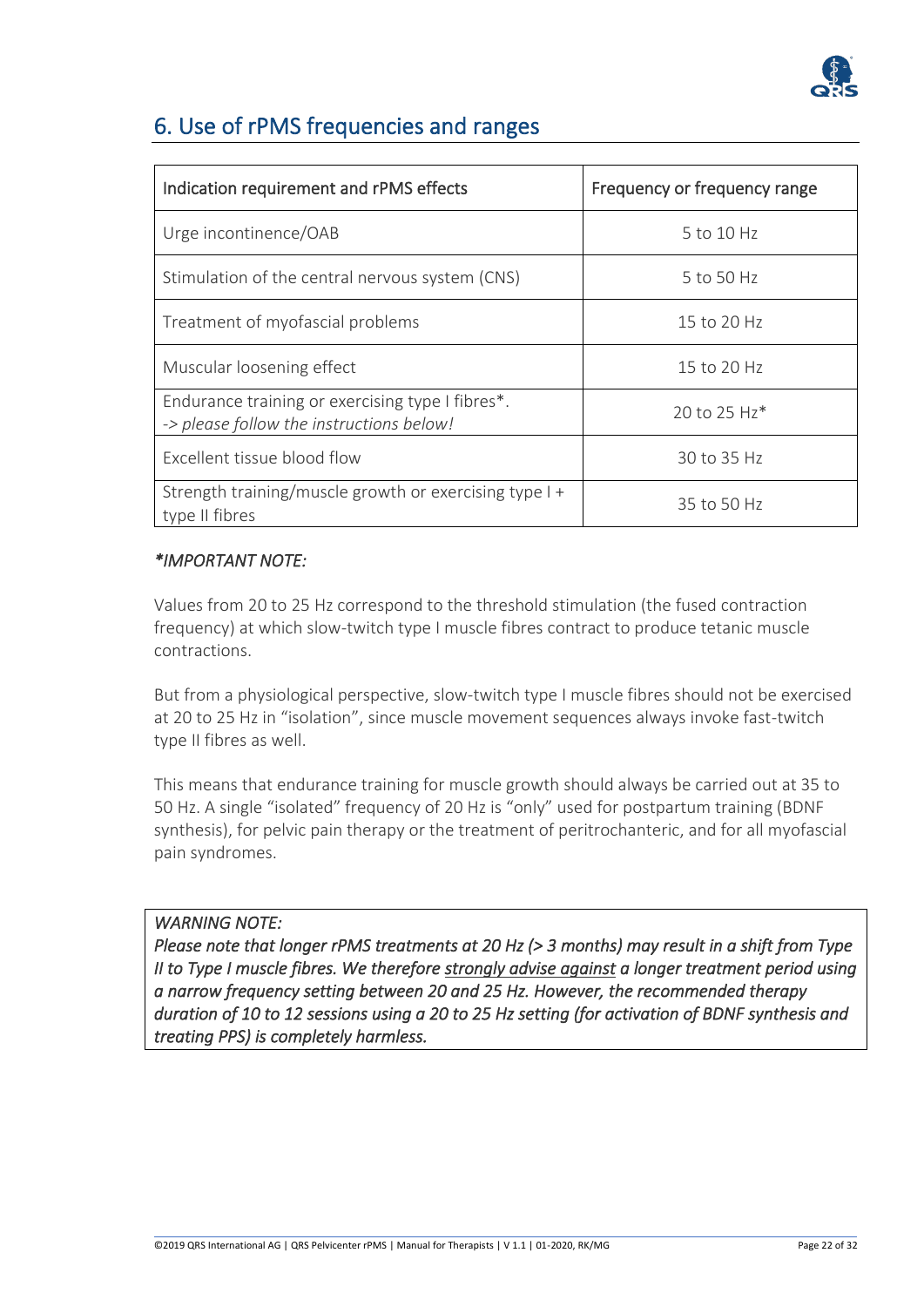

### 7. QRS rPMS stimulation configurations

The concept of "stimulus configuration" is the "recipe" for a functionally optimised and therefore effective rPMS therapy. A stimulus configuration incorporates all optimised and harmonised therapy parameters in their entirety.

*NOTE:* The aim of an optimised stimulus configuration is to maximise the potential impact of the therapy and ensure the success of the treatment for the patient.

### 7.1. QRS rPMS stimulation configurations

#### The "complete configuration" takes the following parameters into account:

#### $\rightarrow$  Total duration of stimulation

The time required for a single treatment unit/therapy session, e.g. 15 or 20 minutes.

- o Where applicable, stimulation pause with a possible frequency change (indication/type of fibre)
- o Duration of the renewed stimulation (time remaining after pause)

#### $\rightarrow$  Effective field intensity

Strength of contraction intensity

#### $\rightarrow$  Effective field frequency(ies)

Number of repeated cycles per second

#### $\rightarrow$  Duration of individual contractions

Duration of the contraction in seconds incl. pre- and relaxation phases and a repeated 1.5 second tapering of the stimulation signal.

#### $\rightarrow$  Pause time

Duration of recovery time between repetitions in seconds

#### $\rightarrow$  Interval between sessions

Number of weekly therapy sessions to be held

#### $\rightarrow$  Total duration of therapy

Total number of therapy sessions and (if necessary) treatment series required

*NOTE:* The therapist should adjust the settings during the therapy period, in order to use a stimulation figuration that is optimised as far as possible.

However, this is NOT absolutely necessary, since a stimulation configuration

is already present in the therapy room. This is because most parameters can be preset. Any changes in intensity and/or frequency should, however, take place at the specified time points.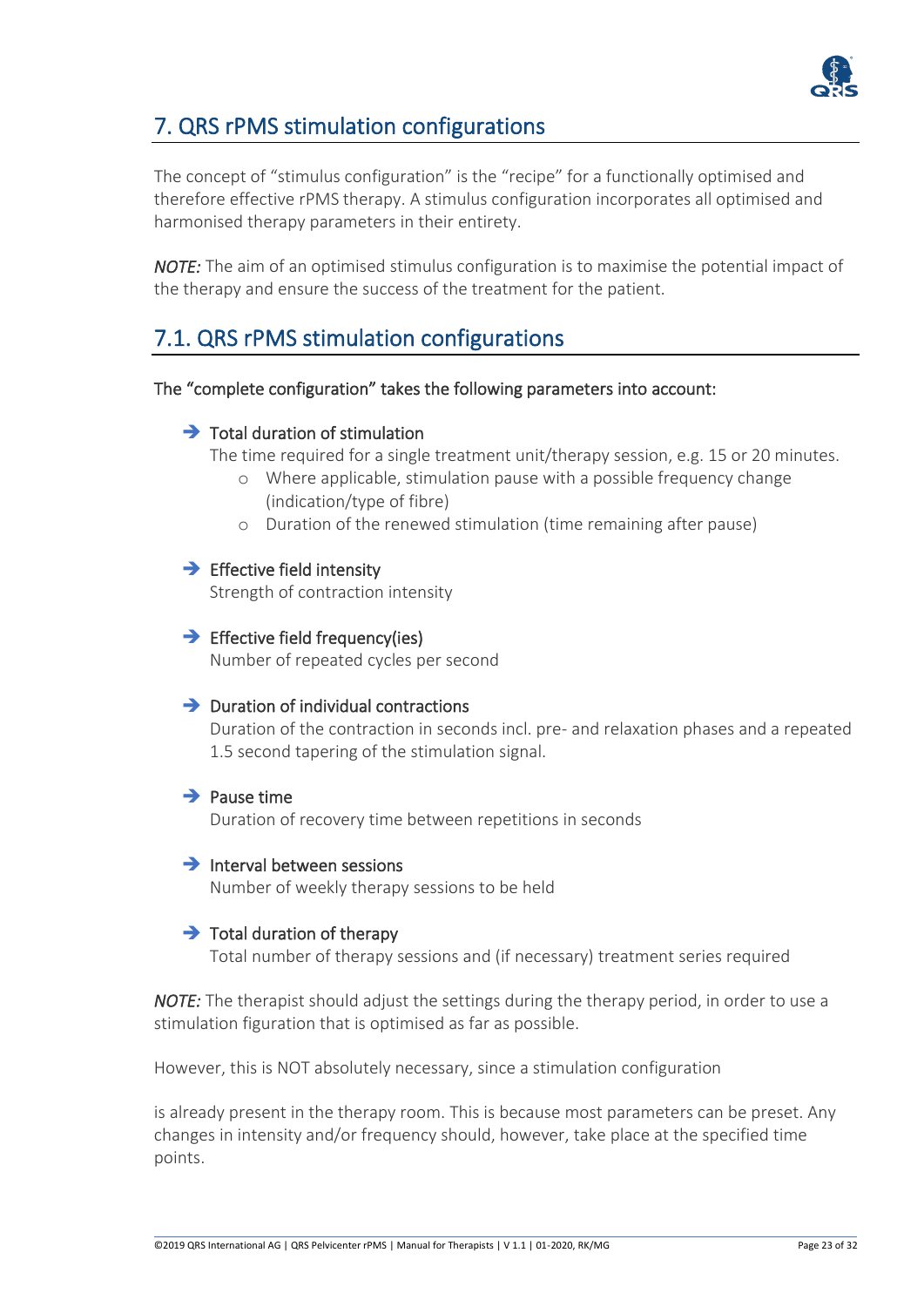

### 8. Stimulation configurations for various rPMS indications

The following recommendations for therapeutic stimulation configurations are based on studies, experience and the basic principles of strength training. We suggest that you adhere to the recommended settings as far as possible.

### 8.1. Stress urinary incontinence (SUI) in women and men

Since there is an inverse relationship between type II fibre content and muscle strength, it is not the endurance or type I fibres that are preferentially exercised, but rather the fast-twitch muscle fibres. Since the physiologic tetanus threshold of type I fibres is lower, these fibres cannot be isolated and are therefore also exercised.

Stimulation should preferably focus on the anterior portions of the pelvic floor, although medium and posterior portions of the pelvic floor can also be exercised for short periods of time on account of rapid muscle fatigue.

| Duration of<br>application | Intensity    | Frequency/cycle time |        | MF core position | Applications      |    |
|----------------------------|--------------|----------------------|--------|------------------|-------------------|----|
| Stimulation: 15 min.       | until step 3 | Frequency: 50 Hz     |        | Front third of   | Minimum:          | 10 |
|                            | from step 4  | Frequency: 35 Hz     |        | the pelvic floor | Optimal:          | 18 |
|                            |              | Stimulation:         | 8 sec. |                  | 2x to 3x per week |    |
|                            |              | Pause:               | 4 sec. |                  |                   |    |

### 8.2. Overactive bladder/urge urinary incontinence (OAB / UUI) in women

rPMS for urge urinary incontinence (UUI) focuses on treating detrusor hyperactivity. There are two possible target options:

- → Activation of somato-sensitive fibres of the pudendal nerve, which can block the spinal cord neurological "gate". This is used to prevent the transmission of chaotic afferent signals to the CNS (e.g. neuromodulation).
- ➔ Exercising a potentially excessively weak pelvic floor. The purpose of this is to help lift a prolapsed bladder caused by a structural anomaly of the pelvic floor. The stimulation ratio for this should be about 6:4.

| Duration of<br>application | Intensity                   | Frequency/cycle time                               |                                    | MF core position                   | Applications         |          |
|----------------------------|-----------------------------|----------------------------------------------------|------------------------------------|------------------------------------|----------------------|----------|
| Stimulation: 7.5 min.      | $\ge$ step 3                | Frequency:<br>Stimulation:<br>Pause:               | 5 Hz<br>8 sec.<br>4 sec.           | Middle of the<br>pelvic floor      | Minimum:<br>Optimal: | 14<br>20 |
| Stimulation: 7.5 min.      | until step 3<br>from step 4 | Frequency:<br>Frequency:<br>Stimulation:<br>Pause: | 50 Hz<br>35 Hz<br>8 sec.<br>4 sec. | Front third of<br>the pelvic floor | 3x per week          |          |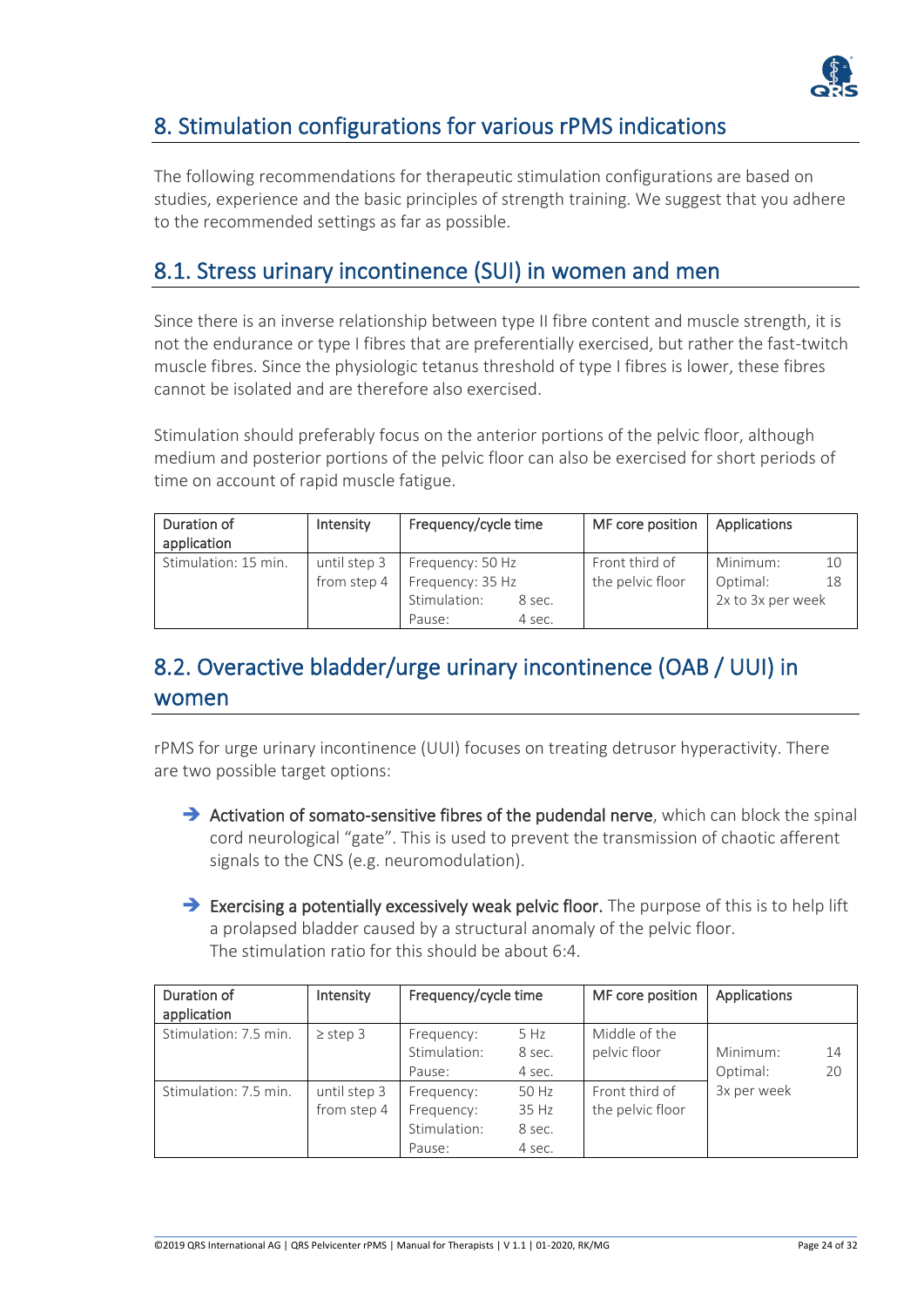

Chaotic detrusor signals to the CNS can be disrupted by an rPMS application in the 5–10Hz frequency range based on gate control theory.

In women, a prolapsed bladder is often responsible for increase in urgency, which is caused by a lack of sensory information from the pelvic floor.

Additional rPMS pelvic floor exercises at a frequency of 50 Hz should be performed in these cases, with this combination therapy not exceeding the total treatment time of 20 minutes.

### 8.3. Overactive bladder/urge urinary incontinence (OAB/UUI) in men

The male UUI differs from the female version insofar as a potential impact of an excessively weak pelvic floor is of little relevance in men.

| Duration of<br>application | Intensity    | Frequency/cycle time                 |                           | MF core position              | Applications         |          |
|----------------------------|--------------|--------------------------------------|---------------------------|-------------------------------|----------------------|----------|
| Stimulation: 7.5 min.      | $\ge$ step 3 | Frequency:<br>Stimulation:<br>Pause: | 5 Hz<br>8 sec.<br>4 sec.  | Middle of the<br>pelvic floor | Minimum:<br>Optimal: | 14<br>20 |
| Stimulation: 7.5 min.      | $\ge$ step 3 | Frequency:<br>Stimulation:<br>Pause: | 10 Hz<br>8 sec.<br>4 sec. |                               | 3x per week          |          |

### 8.4. Mixed urinary incontinence (MUI)

With this form of incontinence, which is common in advanced age, the duration of application is dependent on the prevalence of symptoms (urge or stress incontinence).

The frequency setting here is based on two different forms of incontinence, i.e. during a single treatment session of 20 minutes, the OAB/UUI is treated with 5 to 10 Hz and subsequently the SUI with 50 Hz.

### A) Mixed urinary incontinence in women

| Duration of<br>application | Intensity                   | Frequency/cycle time                               |                                    | MF core position                   | Applications         |          |
|----------------------------|-----------------------------|----------------------------------------------------|------------------------------------|------------------------------------|----------------------|----------|
| Stimulation: 7.5 min.      | $\ge$ step 3                | Frequency:<br>Stimulation:<br>Pause:               | 5 Hz<br>8 sec.<br>4 sec.           | Middle of the<br>pelvic floor      | Minimum:<br>Optimal: | 14<br>20 |
| Stimulation: 7.5 min.      | until step 3<br>from step 4 | Frequency:<br>Frequency:<br>Stimulation:<br>Pause: | 50 Hz<br>35 Hz<br>8 sec.<br>4 sec. | Front third of<br>the pelvic floor | 3x per week          |          |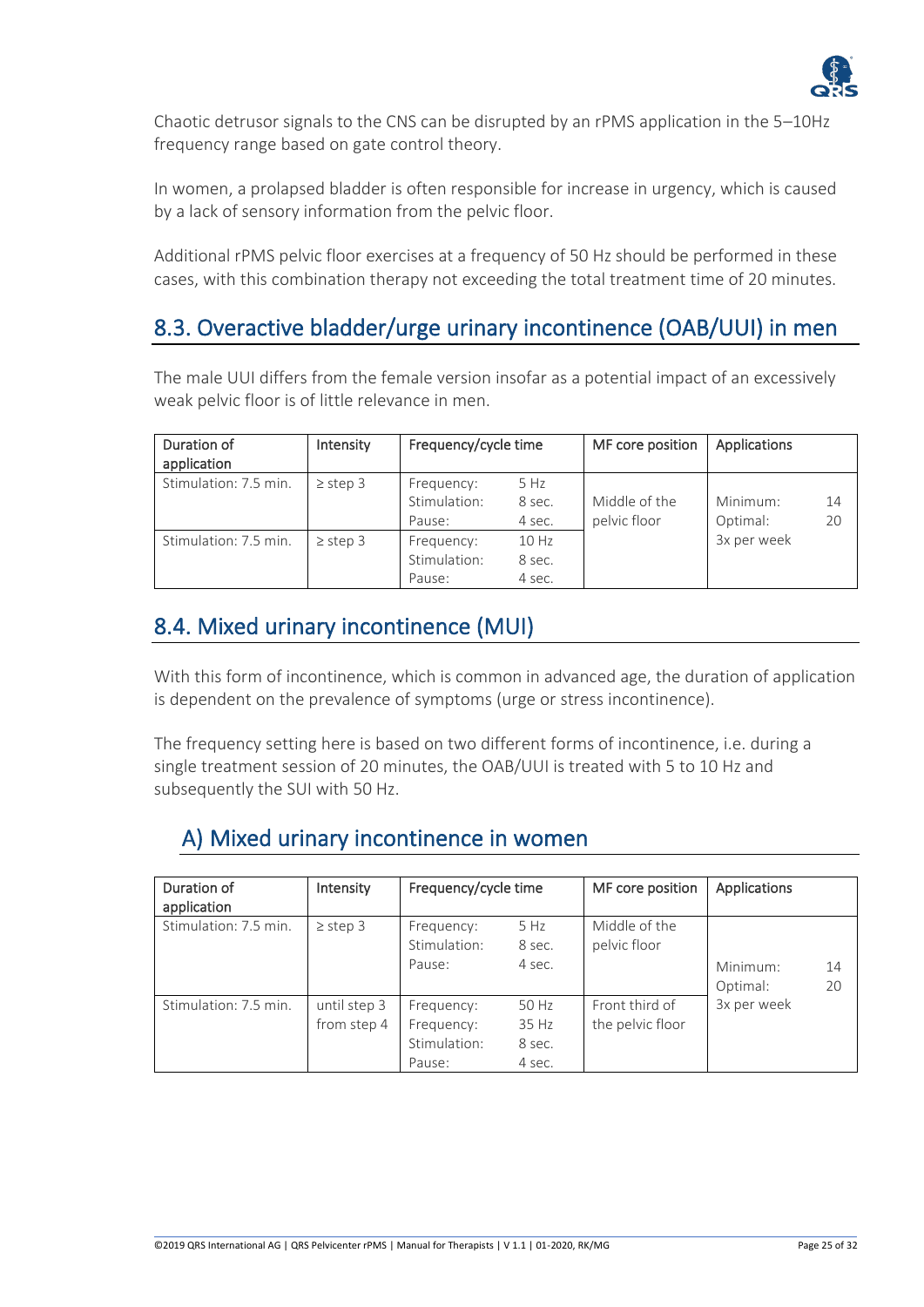

### B) Mixed urinary incontinence in men

In men with mixed incontinence, the urge urinary incontinence (UUI) component is more pronounced. This is why it is important to note that therapy should also be initiated with a number of mixed settings. We therefore recommend two different stimulus configurations, each used alternately on day 1 and day 2:

- ➔ Day 1: OAB/urge incontinence
- **→** Day 2: Stress urinary incontinence
- $\rightarrow$  Repeat from the beginning

### Treatment day 1

| Duration of<br>application | Intensity    | Frequency/cycle time       |                | MF core position              | Applications      |    |
|----------------------------|--------------|----------------------------|----------------|-------------------------------|-------------------|----|
| Stimulation: 7.5 min.      | $\ge$ step 3 | Frequency:<br>Stimulation: | 5 Hz<br>8 sec. | Middle of the<br>pelvic floor |                   |    |
|                            |              | Pause:                     | 4 sec.         |                               | Minimum:          |    |
| Stimulation: 7.5 min.      | until step 3 | Frequency:                 | 50 Hz          | Middle and front              | Optimal:          | 10 |
|                            | from step 4  | Frequency:                 | 35 Hz          | third of the                  | 1x to 2x per week |    |
|                            |              | Stimulation:               | 8 sec.         | pelvic floor                  |                   |    |
|                            |              | Pause:                     | 4 sec.         |                               |                   |    |

### Treatment day 2

| Duration of<br>application | Intensity    | Frequency/cycle time                 |                           | MF core position              | Applications                    |
|----------------------------|--------------|--------------------------------------|---------------------------|-------------------------------|---------------------------------|
| Stimulation: 7.5 min.      | $\ge$ step 3 | Frequency:<br>Stimulation:<br>Pause: | 5 Hz<br>8 sec.<br>4 sec.  | Middle of the<br>pelvic floor | Minimum:<br>7<br>Optimal:<br>10 |
| Stimulation: 7.5 min.      | $\ge$ step 3 | Frequency:<br>Stimulation:<br>Pause: | 10 Hz<br>8 sec.<br>4 sec. |                               | 1x to 2x per week               |

### 8.5. Stress incontinence following a prostatectomy

Because the urethra is shortened during the surgical procedure, an essential closure mechanism is lacking after prostatectomy. This needs to be compensated for by increasing the strength of pelvic contraction ("reserve continence system").

The stimulus configuration is therefore similar to that of stress incontinence. The start of treatment is guided by the progression of postoperative healing. rPMS should be started approximately 10 days after removal of the catheter.

| Duration of<br>application | Intensity                   | Frequency/cycle time                               |                                    | MF core position                                  | Applications                              |          |
|----------------------------|-----------------------------|----------------------------------------------------|------------------------------------|---------------------------------------------------|-------------------------------------------|----------|
| Stimulation: 15 min.       | until step 3<br>from step 4 | Frequency:<br>Frequency:<br>Stimulation:<br>Pause: | 50 Hz<br>35 Hz<br>8 sec.<br>4 sec. | Front third till<br>middle of the<br>pelvic floor | Minimum:<br>Optimal:<br>2x to 3x per week | 10<br>18 |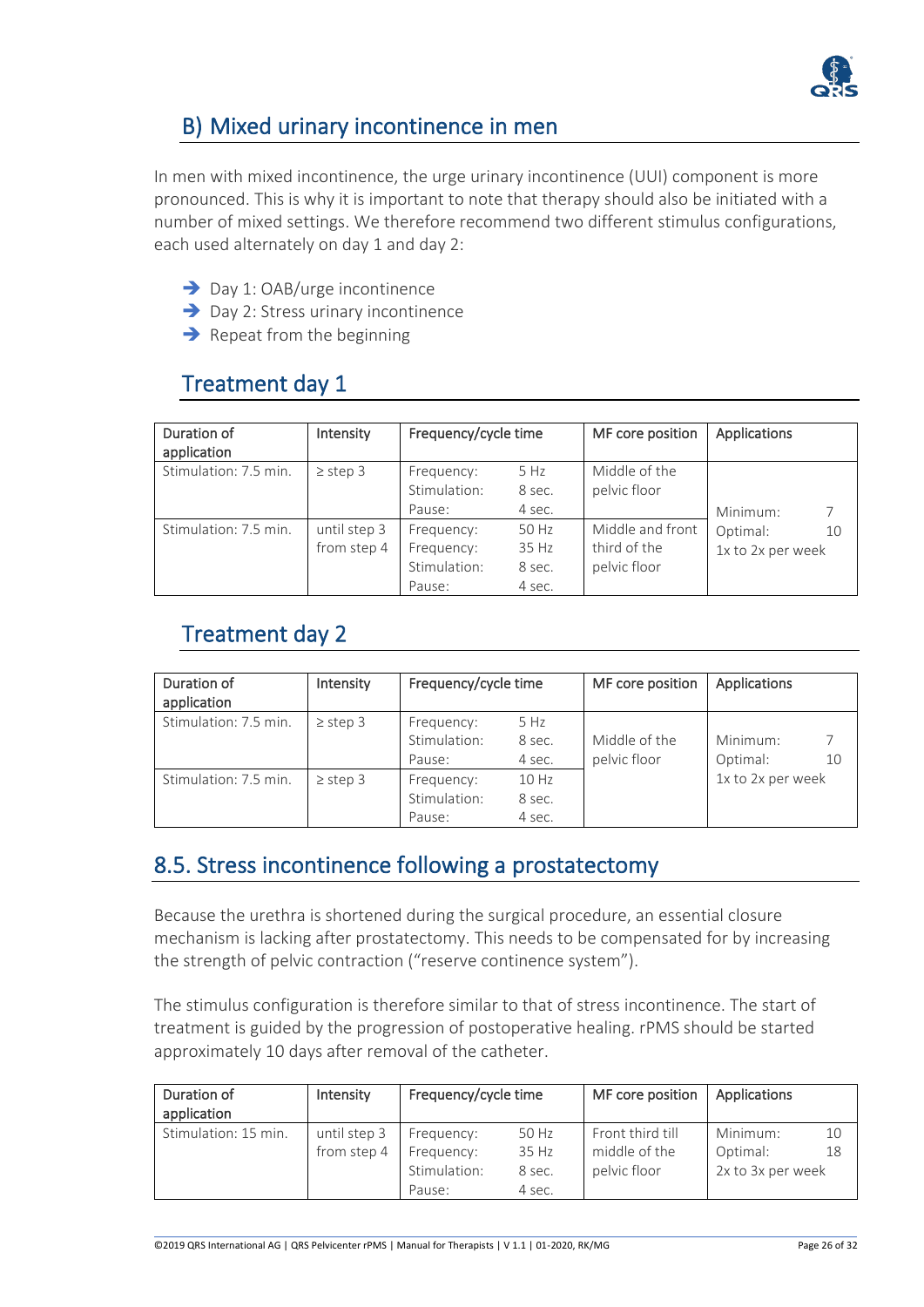

### 8.6. Postpartum training

Postpartum rPMS training requires the use of different stimulus configurations which should be determined by considering the complexity of delivery sequelae and the period of time elapsed since delivery (stress urinary incontinence and/or faecal incontinence, genital prolapse, pelvic pain syndrome, dyspareunia, etc.)

If, for example, birth-related nerve damage is suspected, which often remains untreated, stimulation of the pudendal nerve or pro-regenerative BDNF (brain-derived neurotrophic factor) cytokine stimulation should be started as early as possible.

The general objective is not so much a rapid "healing" of postpartum urinary or faecal incontinence or an immediate relief of pain, but rather an acceleration of the body's own repair processes in order to prevent the development of chronic conditions or a deterioration of potential trauma sustained during delivery.

### A) Postpartum - nervus pudendus rehabilitation/BDNF stimulation

Start: As early as possible or in line with the wound healing process following episiotomy. Even if longer application times (e.g. 40 minutes) would be optimal for the activation of BDNF growth factor synthesis, significant BDNF synthesis can still be achieved using shorter treatment times.

| Duration of<br>application | Intensity    | Frequency/cycle time |        | MF core position | Applications          |  |
|----------------------------|--------------|----------------------|--------|------------------|-----------------------|--|
| Stimulation: 15 min.       | $\ge$ step 3 | Frequency:           | 20 Hz  | Middle of the    | Minimum:              |  |
|                            |              | Stimulation:         | 8 sec. | pelvic floor     | Optimal:              |  |
|                            |              | Pause:               | 4 sec. |                  | Every day for 14 days |  |

### B) Postpartum - urinary and faecal incontinence, anal flatus symptoms, organ prolapse

Only start treatment after completion of the entire BDNF stimulation schedule. Stimulation configurations are based on SUI application principles.

| Duration of<br>application | Intensity                   | Frequency/cycle time     |                  | MF core position              | Applications         |          |
|----------------------------|-----------------------------|--------------------------|------------------|-------------------------------|----------------------|----------|
| Stimulation: 15 min.       | until step 3<br>from step 4 | Frequency:<br>Frequency: | 50 Hz<br>35 Hz   | Middle of the<br>pelvic floor | Minimum:<br>Optimal: | 10<br>18 |
|                            |                             | Stimulation:<br>Pause:   | 8 sec.<br>4 sec. |                               | 2x to 3x per week    |          |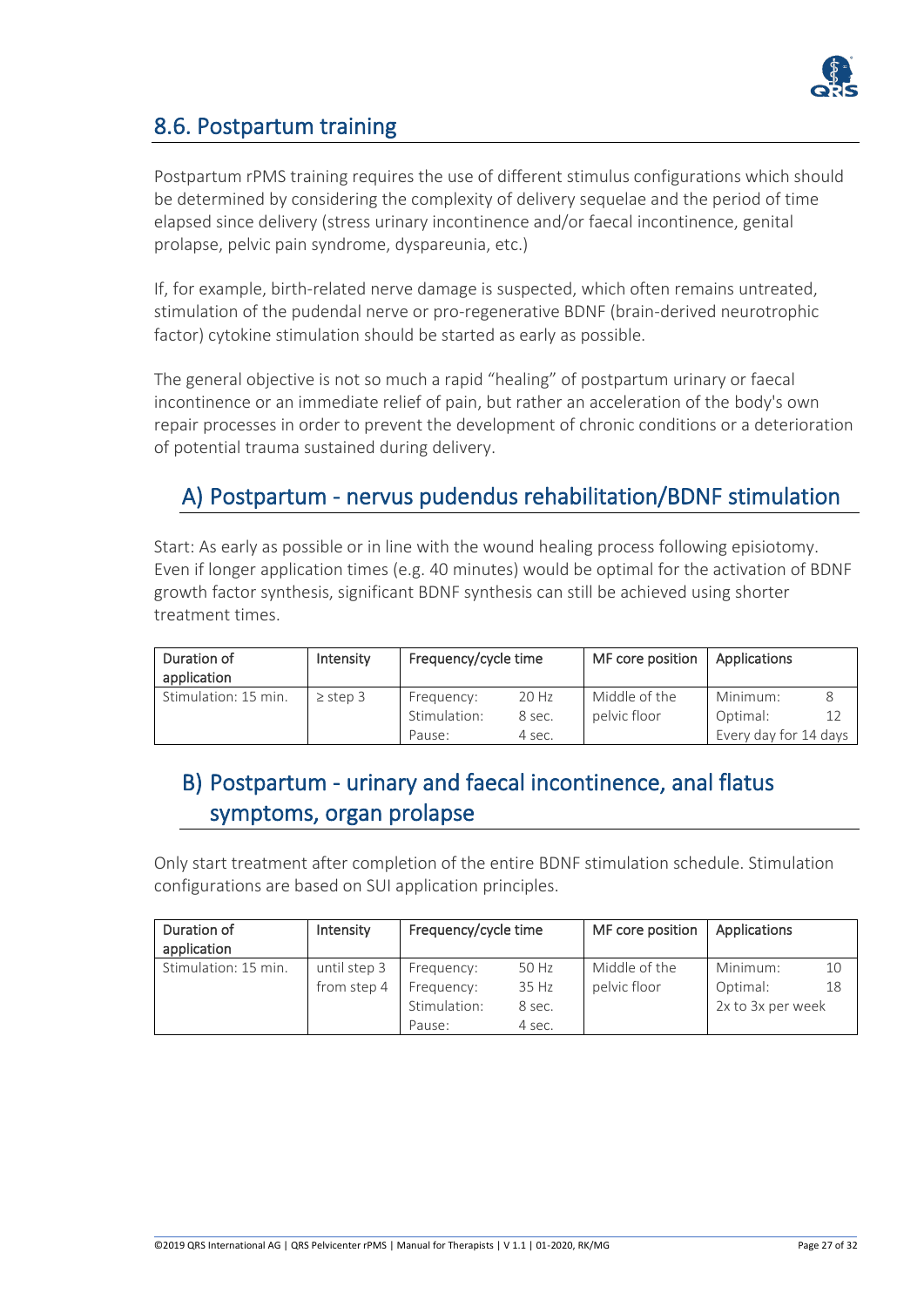

### 8.7. Erectile dysfunction/potency problems/impotence

Penile, i.e. atherosclerotic or age-related blood influx disorders usually lead to cavernous fibrosis, which in the case of erection results in insufficient filling of cavernous bodies and a venous leak. The target region of an rPMS in these cases is the ischiocavernosus muscle, which with powerful contractions provides effective emissary vein closure and increased penile blood filling pressures.

Penile fibrosis also responds well to rPMS treatment, as an improvement in microcirculation can alter the imbalance between connective tissue and smooth muscle cells in favour of smooth muscles.

*NOTE:* Longer treatment times (> 8 months) must be planned for these cases.

### A) Erectile dysfunction – venous leak/musculus ischiocavernosus/ musculus bulbospongiosus

As both muscles form an integral part of the pelvic floor musculature, the stimulation configuration is similar to that used for treating an SUI.

| Duration of<br>application | Intensity    | Frequency/cycle time |        | MF core position | Applications      |    |
|----------------------------|--------------|----------------------|--------|------------------|-------------------|----|
| Stimulation: 15 min.       | until step 3 | Frequency:           | 50 Hz  | Front third of   | Minimum:          | 10 |
|                            | from step 4  | Frequency:           | 35 Hz  | the pelvic       | Optimal:          | 18 |
|                            |              | Stimulation:         | 8 sec. | floor/perineum   | 2x to 3x per week |    |
|                            |              | Pause:               | 4 sec. |                  |                   |    |

### B) Erectile dysfunction – cavernosal fibrosis

| Duration of<br>application | Intensity    | Frequency/cycle time |        | MF core position | Applications |     |
|----------------------------|--------------|----------------------|--------|------------------|--------------|-----|
| Stimulation: 15 min.       | $\ge$ Step 4 | Frequency:           | 35 Hz  | Anterior pelvic  | Minimum:     | 96  |
|                            |              | Stimulation:         | 8 sec. | floor            | Optimal:     | 120 |
|                            |              | Pause:               | 4 sec. |                  | 3x per week  |     |

### 8.8. Sexual dysfunction/anorgasmia in women

Since pelvic floor muscles increase the intensity of vaginal sensitivity to penetration, so that women with a strong pelvic floor also experience more pleasure and a more intense orgasm, and since the pubococcygeus and ileococcygeus muscles generate spontaneous contractions and regulate the intensity of an orgasm, rPMS exercises should target this region of the pelvic floor.

| Duration of<br>application | Intensity    | Frequency/cycle time |        | MF core position | Applications      |    |
|----------------------------|--------------|----------------------|--------|------------------|-------------------|----|
| Stimulation: 15 min.       | until step 3 | Frequency:           | 50 Hz  | Middle and front | Minimum:          | 10 |
|                            | from step 4  | Frequency:           | 35 Hz  | third of the     | Optimal:          | 18 |
|                            |              | Stimulation:         | 8 sec. | pelvic floor     | 2x to 3x per week |    |
|                            |              | Pause:               | 4 sec. |                  |                   |    |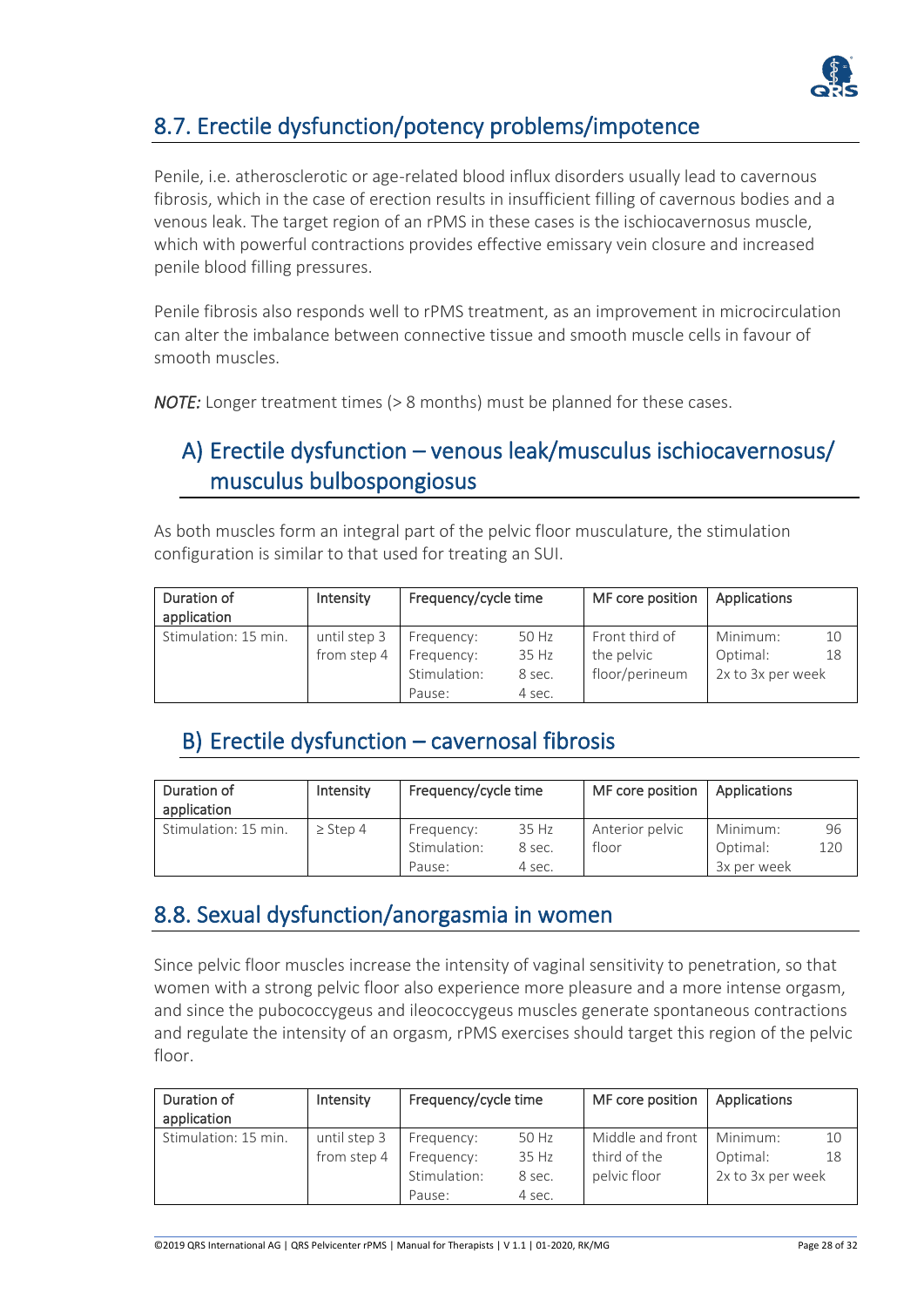

### 8.9. Pelvic pain syndrome (PPS)/peritrochanteric pain syndrome (coxarthrosis)

For myofascial pain syndrome (trigger points/formation of muscle knots), which characterises PPS, the intensity of rPMS is determined based on the degree of pain the patient can tolerate and can therefore already be increased from 20% intensity (step 1) to step 3 or 4 in the first session.

The stimulation and pause times also differ compared to those used to treat urinary incontinence. Depending on the severity and chronic character of the disease, beneficial effects can already be felt after a single session. In order to promote long-term effects, however, the treatment series provided for this purpose should be fully exploited.

| Duration of application | Intensity    | Frequency/cycle time |         | MF core position | Applications |    |
|-------------------------|--------------|----------------------|---------|------------------|--------------|----|
| Stimulation: 15 min.    | $\ge$ step 3 | Frequency:           | 20 Hz   | Anterior pelvic  | Optimal:     | 10 |
|                         |              | Stimulation:         | 5 sec.  | floor            | 5x per week  |    |
|                         |              | Pause:               | 20 sec. |                  |              |    |

### 9. Pelvic floor exercises to support therapy

Many patients have already been taught active pelvic floor exercises at a pelvic floor centre or as part of physiotherapeutic measures. It is by no means counterproductive, but on the contrary rather beneficial, to practise previously learned pelvic floor exercises on days without training sessions (particularly if there are a number of days between rPMS sessions, e.g. on weekends). To avoid any interruption to the all-important regeneration time period, we recommend that pelvic floor exercises are not carried out with excessive force, but only with gentle exertion, in favour of more purposeful movements.

### 10. Therapy planning and managing of expectations

The exact number of required rPMS therapy sessions is depending on the type of Indication and the diagnosis of the situation of the patient/customer. In most situations, a customer will require at least 10 therapy sessions. In the situation of 10 rPMS therapy sessions, we advise that you complete the full therapy program in 4 weeks. And to divide the appointments (sessions) as follows:

|                                              | 10 therapy sessions |             | Up to 20 therapy sessions |            |            |
|----------------------------------------------|---------------------|-------------|---------------------------|------------|------------|
| 3rd week<br>4th week<br>2nd week<br>1st week |                     |             | 5th week and further      |            |            |
| 3 sessions                                   | 3 sessions          | 2 sessions. | 2 sessions.               | 2 sessions | 2 sessions |

Reason: Most patients notice a good improvement of the rPMS therapy program after 6 therapy sessions. This is due to the delayed reaction of the organism, in particular the autonomous nervous system in the process of muscle fiber formation. This is clarified via the following graph: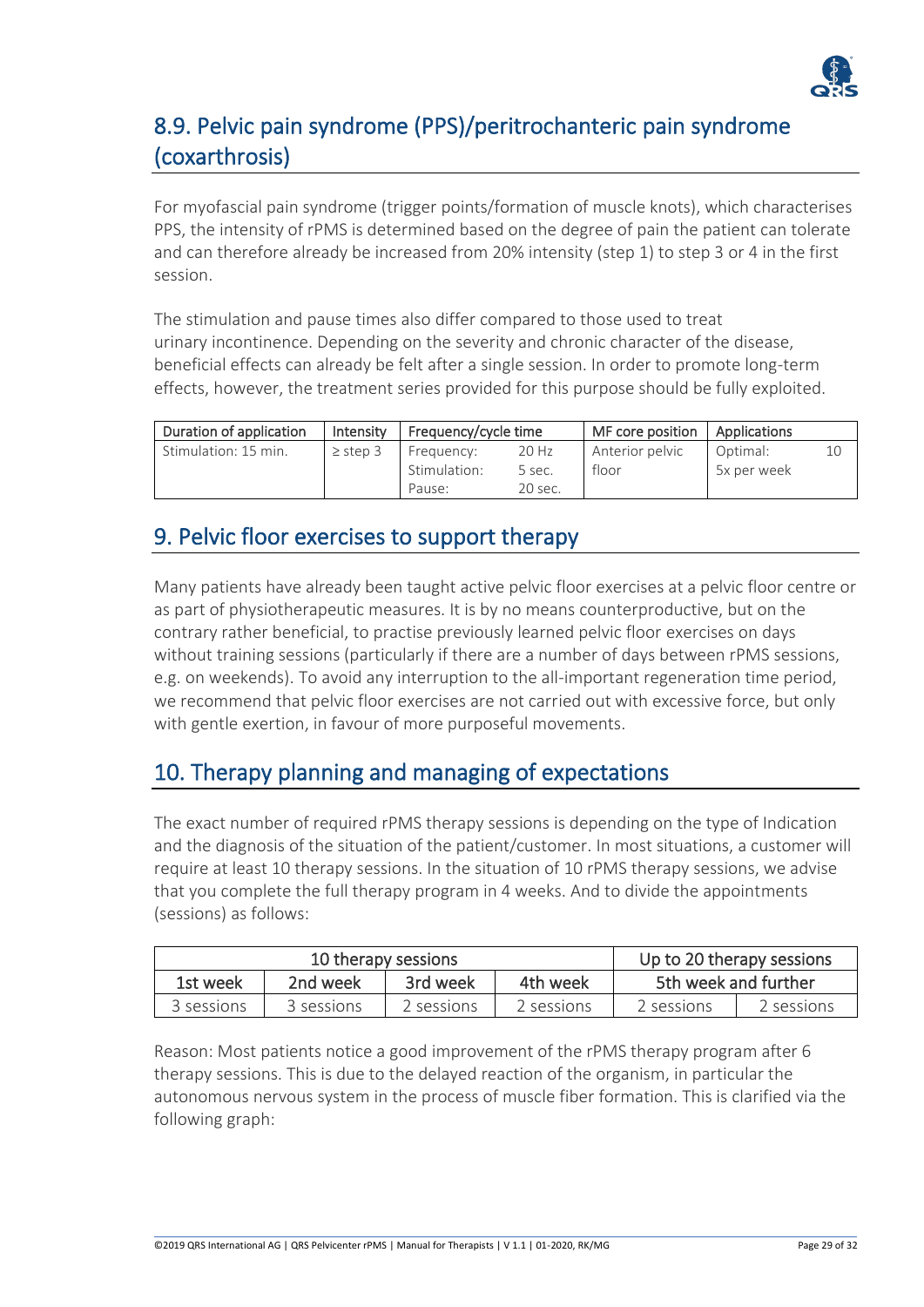



Notes explaining the graph above representing the progress during the therapy program:

The different color-curves in the graph above represent the progress that can be expected during a typical rPMS therapy program. The progress realized is a dynamic process. One important conclusion from the graph above is that, normally after 6 rPMS therapy sessions, most customers report a clear and good improvement in the function and initial strength of their pelvic floor muscles. In subsequent therapy sessions, each individual therapy session will result in a further and even stronger improvement.

The patient with the green curve, was suffering from a higher severity and frequency of Urinary Incontinence and/or had a more serious prolapse. When compared to other patients, the improvement is realized only in a later stage. Only after the 11th therapy session an improvement of 50% was realized. Thus this patient was not able to realize a 100% improvement after 10 and also not after 15 sessions. This patient will thus require more therapy sessions.

In summary, with a typical average patient, the following is the expectation in relation to progress of the therapy program: During the first 5 rPMS-therapy sessions, the muscles of the patients are getting used to the therapy. Initially the focus is on improving the function and the coordination of the muscles, and often in the first few therapy sessions we start the therapy at lower intensity. The result is that initially the customer/ patient notices only small improvements in strength of the muscles. Normally after 6 therapy sessions all customers who use the rPMS therapy notice real improvements and in the subsequent therapy sessions the focus is more on improving strength, thus resulting in faster improvements for each therapy session. After about 10 to 16 therapy sessions normally most customers have realized substantial improvement. All subsequent therapy sessions are important to maintain the function and strength of the muscles and to ensure long term success.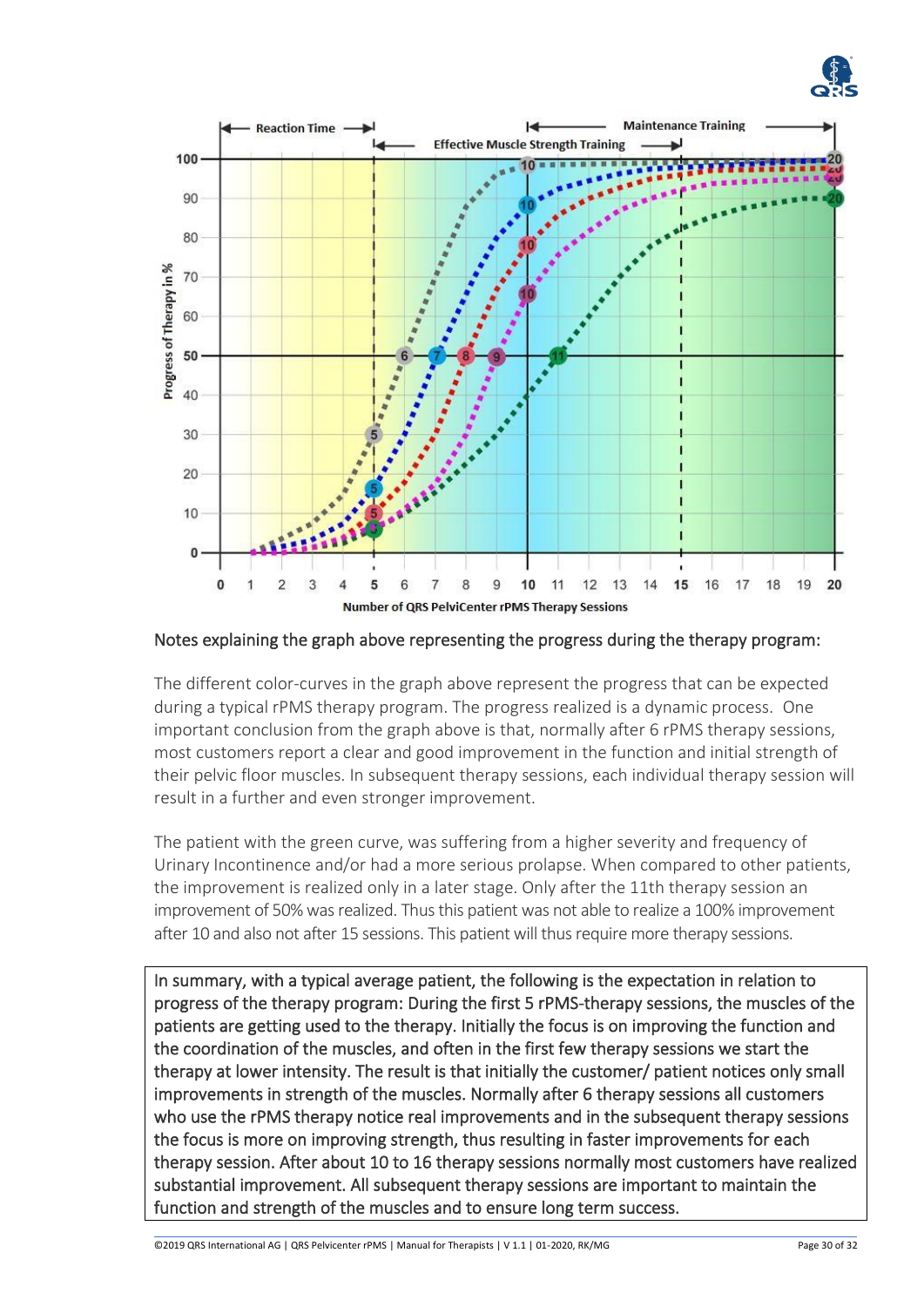

### 11. Maintenance and long term success

A professional follow-up study was carried out with the purpose to determine to what extent the positive effects of the rPMS therapy program would result in long term success. This follow-up study involved 104 patients suffering from Stress Urinary Incontinence who each had followed 16 rPMS therapy sessions, and who after those 16 sessions did not do any additional therapy sessions. , Success' was measured in terms of , being completely dry' or 'being largely dry'. The conclusion of this important follow-up study is that the rPMS therapy program normally ensures long term success for minimum 12 months to 3 years.

However it is important to note that the long term success is dependent on the number of initial therapy sessions (e.g. only 10 or up to 15/20). Also the long term results are dependent on whether the customer, after ending the therapy program is actively using the muscles which have been trained ("use it or loose it").

We advise that, after completing of the initial therapy program, the customer tries to regularly use the muscles, for example via self-training. And also, if the customer is suffering from being overweight, to make changes in his/ her lifestyle. Doctors working with the QRS-PelviCenter have informed us that the best long term results are realized when the customer is active and is trying to reduce his/her weight.

### 10. Further information (current state of research etc.)

Further information, such as detailed symptom descriptions and any related medical-scientific results as well as detailed information on the state of research about individual indications, can be found on our website at www.pelvicenter.com.

### 11. Contact and Support

#### QRS International AG

Industriering 3 9491 Ruggell LIECHTENSTEIN

[www.qrs-international.com](http://www.qrs-international.com/) [www.pelvicenter.com](http://www.pelvicenter.com/) [www.qrs101.de](http://www.qrs101.de/)

Support-Phone: +423 392 42 01

General E-mail contact/head office: E-mail: office@qrs-international.com

For technical questions or problems please contact us: E-mail: support@qrs-international.com